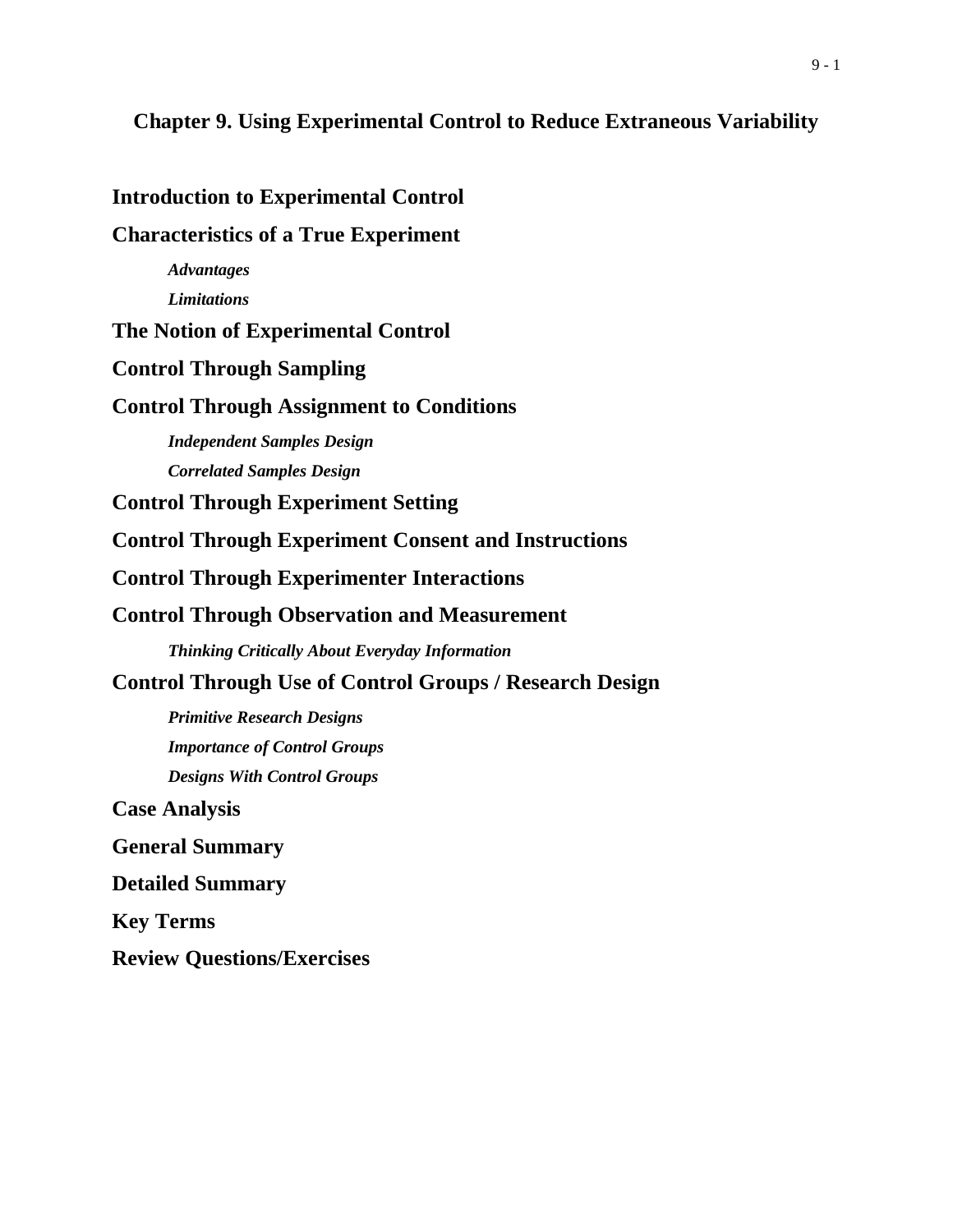### **Introduction to Experimental Control**

In the previous chapter, we saw how extraneous variables can contribute to systematic error and to random error. Both sources of error reduce the internal validity (quality) of research and make interpretation of results difficult. As we discussed issues such as demand characteristics, experimenter bias, and testing effects, you likely had some ideas regarding how we might design a study to reduce or eliminate these and other sources of error. Indeed, the researcher has many research design tools that can be used to address these concerns. The good researcher is aware of both the sources of extraneous variability and the research design techniques that can be used to reduce or eliminate extraneous variables.

### **Characteristics of a True Experiment**

In this book, we explore a variety of research methods. In fact, for most areas of research, we have a choice of several research methods. These methods incorporate techniques designed to reduce or eliminate sources of extraneous variability and permit more powerful conclusions. Through the next several chapters, we focus on the most powerful methodology available—the true experiment.

#### *Advantages*

The hallmark of the true experiment is control. The experimenter is in control of many facets of the research design. The experimenter controls the way in which a sample of participants is obtained from the population, participants are assigned to different treatment conditions, the environment is organized during testing, instructions are presented to participants, observations are made, and data are collected. As we will see, the purpose of this control is to reduce the influence of extraneous variables so that changes in the dependent variable can be attributed to the independent variable.

In this chapter, we will describe random assignment, the use of control groups, and careful experimental techniques as means of reducing extraneous variability and increasing internal validity. In brief, we will look at how research should be done. Keep this principle in mind: The time to avoid random error (the largest component is individual differences) and confounding (systematic error) is during the design phase. Possible sources of confounding should be anticipated and eliminated before gathering data. After the data have been gathered, it is too late to eliminate any confounding that may exist.

#### *Limitations*

Generally speaking, whenever a true experiment can be used to answer a research question, it should be used. However, experiments have their limitations. There are situations in which a true experiment cannot be used because of the nature of the research question or because of ethical issues. As discussed in the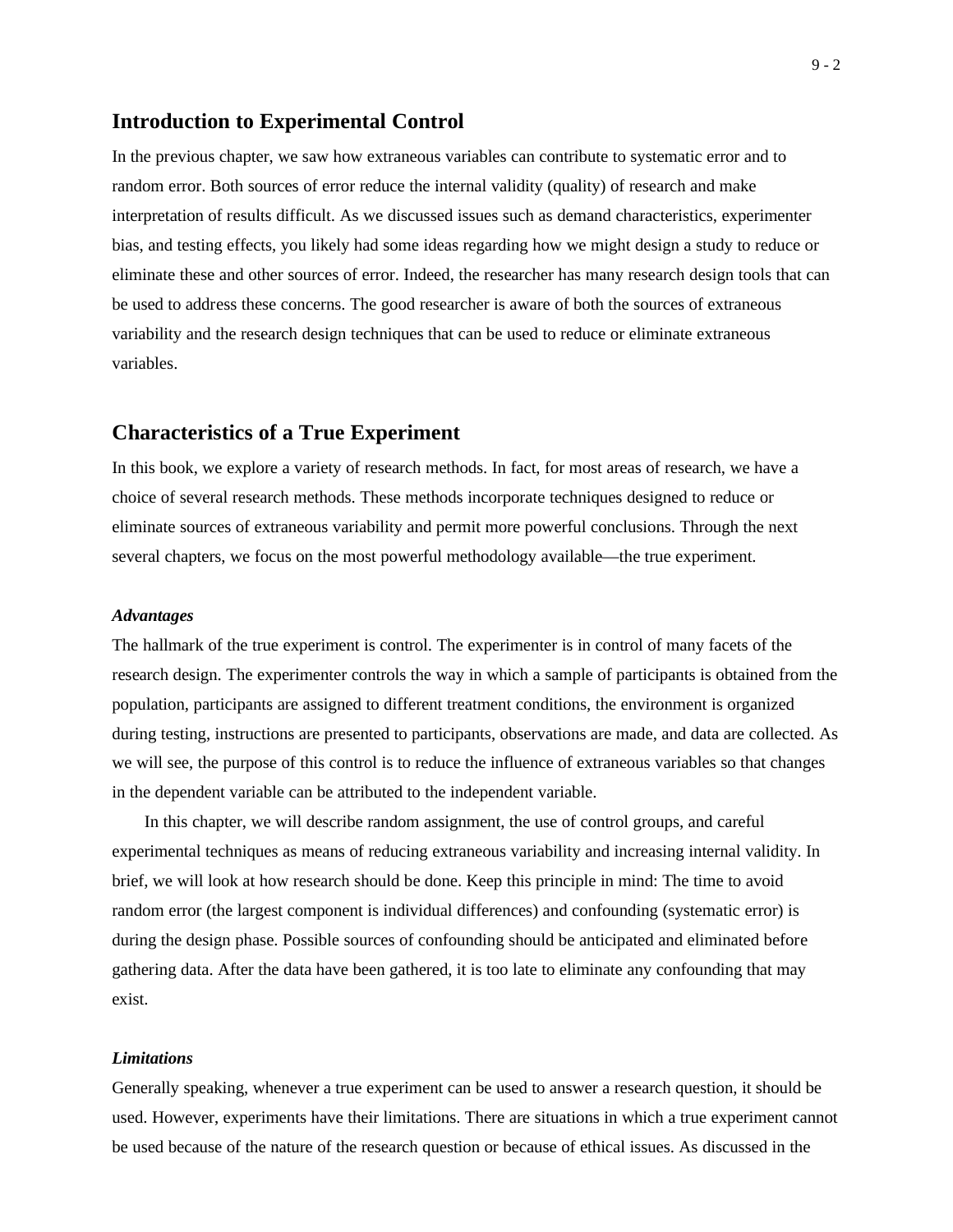previous chapter, a potential limitation of many experiments is the generalizability of the findings from the controlled environment of the laboratory to the real world. That is, can the pattern of results in the experiment be extended to behavior in the real world? To achieve the highest degree of experimental control, most experiments take place in a laboratory setting. To what extent will this artificial environment and the particulars of the setting contribute to the patterns of behavior that are observed? For example, is learning a list of words in a laboratory the same as learning in the classroom?

Some research questions do not lend themselves to the true experiment. The question "Are men more aggressive than women?" cannot be answered using a true experiment because random assignment to the two groups cannot be used. The same issue applies to a host of physical and personality characteristics (for example, anxious versus nonanxious, heavy versus thin, optimist versus pessimist). Consider another example. We might ask whether a change in the level of violence on U.S. television in the past 50 years has corresponded with a change in the level of juvenile delinquency in the United States. This is a valid question, but obviously the events have already occurred (as in our men/women example). We cannot randomly assign participants to treatment conditions and thus cannot achieve the level of control required for a true experiment.

Another example will highlight situations in which ethical concerns are paramount. Let's say that we are interested in whether children who are abused are more likely to grow up to become parents who abuse their own children. This is a very interesting and important question, but not one that can be answered with a true experiment. Can you imagine the following experimental procedures? We go out and sample a group of children to be in our study. We then randomly assign some of them to be physically abused for the next five years, some to be sexually abused for the next five years, some to be neglected for the next five years, and some to be in families with wonderful parents. We then wait for these children to grow up and have their own children, and we observe their parenting behaviors. Might there be an ethical issue here?

Thus, the true experiment cannot be used in every research situation, because of either methodological or ethical issues. We dedicate a chapter toward the end of this book to alternative research designs. But for the moment, we focus our attention on the characteristics of a true experiment and the procedures for conducting a true experiment.

### **The Notion of Experimental Control**

The previous chapter introduced us to the variety of factors that can be sources of extraneous variability. As we noted, the challenge of good research is to develop a research design that will eliminate or reduce sources of systematic error and random error so that systematic variance resulting from manipulation of the independent variable can be revealed. The primary goal is to create a research design that is internally valid. Achieving this goal may seem rather difficult, and it is true that there is no perfect experiment.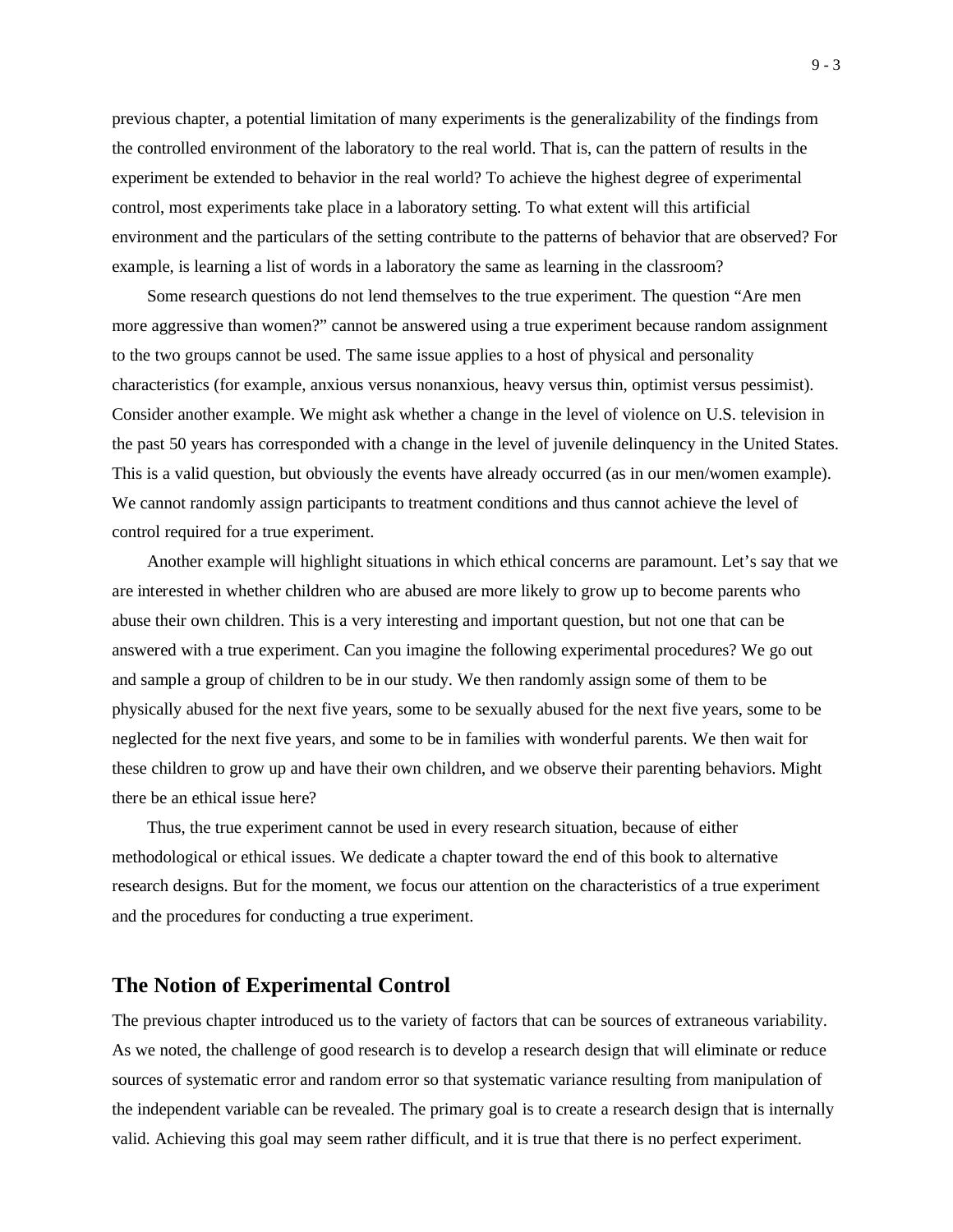However, behavioral scientists have a set of methodological tools at their disposal that can be very effective in controlling sources of extraneous variability. The key is to understand what is in the toolbox and when to use it. Figure 9.1 summarizes the control tools available. Let's open this toolbox and take a peek inside.





# **Control Through Sampling**

Methods of sampling, discussed in Chapter 7, can effectively reduce extraneous variability due to selection and regression to the mean. Remember that we want to select a sample of participants that is representative of the population of interest. Also, we need to realize that samples selected for their extreme scores on some variable will likely show a drift in their scores away from the extremes—that is, toward the mean. As discussed previously, random sampling is often the best approach to obtain a representative sample. Random sampling not only controls several extraneous variables, it also allows us to generalize to a given population (increases external validity). However, as we discussed in Chapter 7, it is often difficult to obtain truly random samples, and the researcher often resorts to the use of convenience sampling (such as using introductory psychology students). Thus, the researcher should consider how the sampling procedure might affect the study's outcome when truly random sampling is not possible.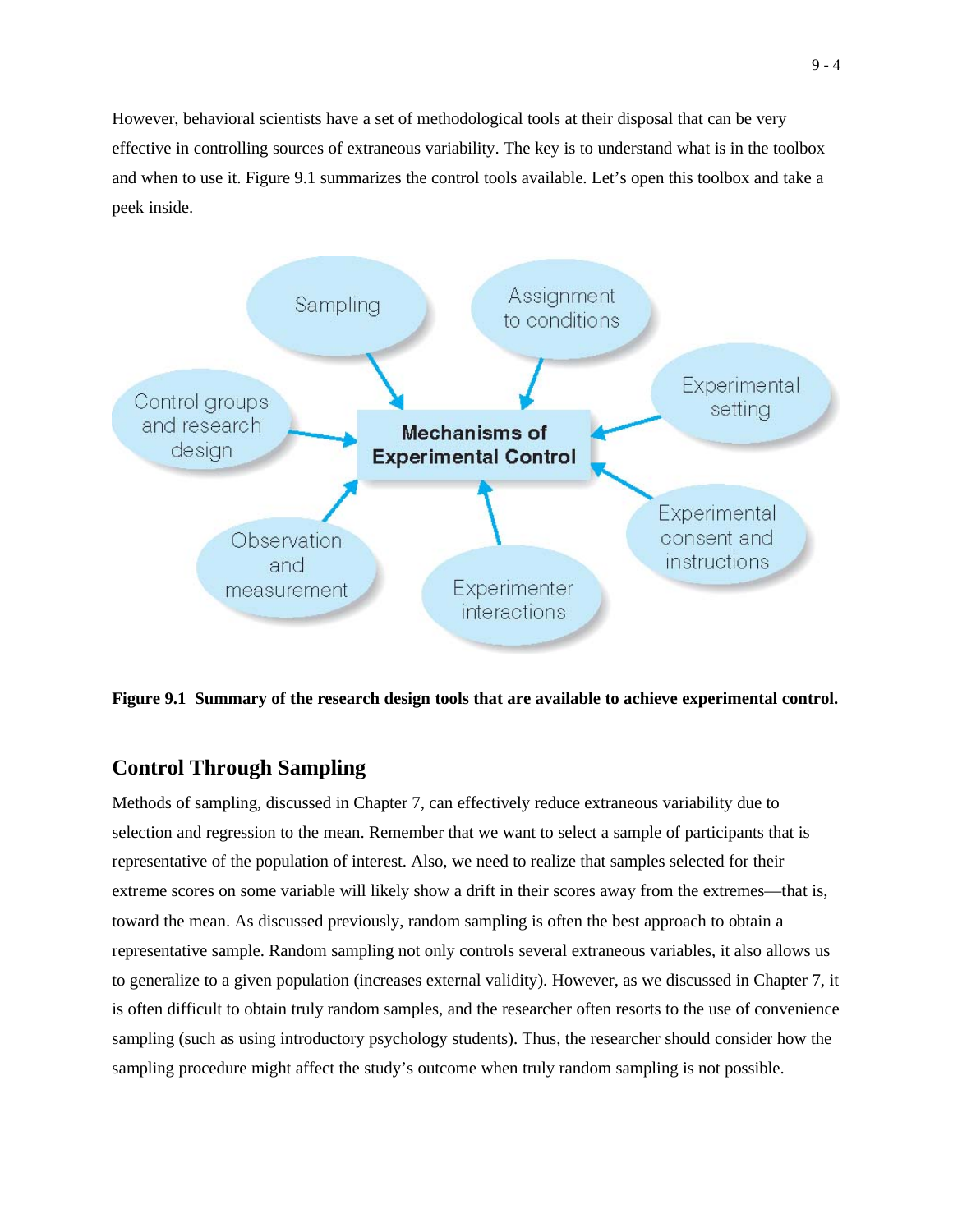### **Control Through Assignment to Conditions**

Although we have not yet discussed specific research designs, it is clear by now that experiments typically involve a comparison of scores obtained under different conditions. Methods for assigning participants to conditions can control a variety of extraneous variables. These methods fall into two categories. The first category involves the creation of groups by random assignment. This technique creates what is termed **independent samples,** and it is the best way that we know to create equality of groups on all known and unknown factors. The second category involves the creation of correlated samples by pairing scores. We provide a brief explanation of each category here; specifics are provided in subsequent chapters.

#### *Independent Samples Design*

Random assignment relates directly to internal validity and is concerned with the way in which we assign participants to experimental conditions. It is an essential characteristic of experimentation. The purpose of random assignment is to avoid bias in the composition of the different groups. We want to create groups that are essentially equal so that any differences we subsequently find can be attributed with some confidence to the effects of the treatments themselves, assuming that everything else is held constant. We want to be reasonably sure that the independent variable, and not the method of assigning participants to groups, gave rise to the obtained differences. Random assignment is the best way of doing this. Moreover, random assignment of participants to experimental conditions is a basic assumption of many statistical techniques that we use to make inferences from samples to populations. Satisfaction of this assumption is essential for using these statistical procedures.

With **random assignment,** groups (independent samples) are created such that each participant has an equal chance of being selected for a particular experimental condition. Although random assignment does not guarantee the formation of equal groups, it is the best way that we know to create equality. The value of this technique can be demonstrated by considering the opposite technique—asking for volunteers. If we ask our sample of children in our TV violence study, "Who would like to watch *Beast Wars,* and who would like to watch *Mister Rogers*?" you can imagine the extraneous variables likely to surface, and you would likely observe these variables in the children's response to the question. In response to the request for a *Beast Wars* group, you would likely observe a group of predominantly boys emphatically thrust their hands in the air and yell "Oh, yeah!" Conversely, the volunteers for *Mister Rogers* might meekly raise their hands to half extension and quietly reply "I'd like to." Although this may be a bit of an exaggeration, the point is clear. By not using random assignment, you run the risk of creating groups that are systematically different on a host of variables before the independent variable is even manipulated.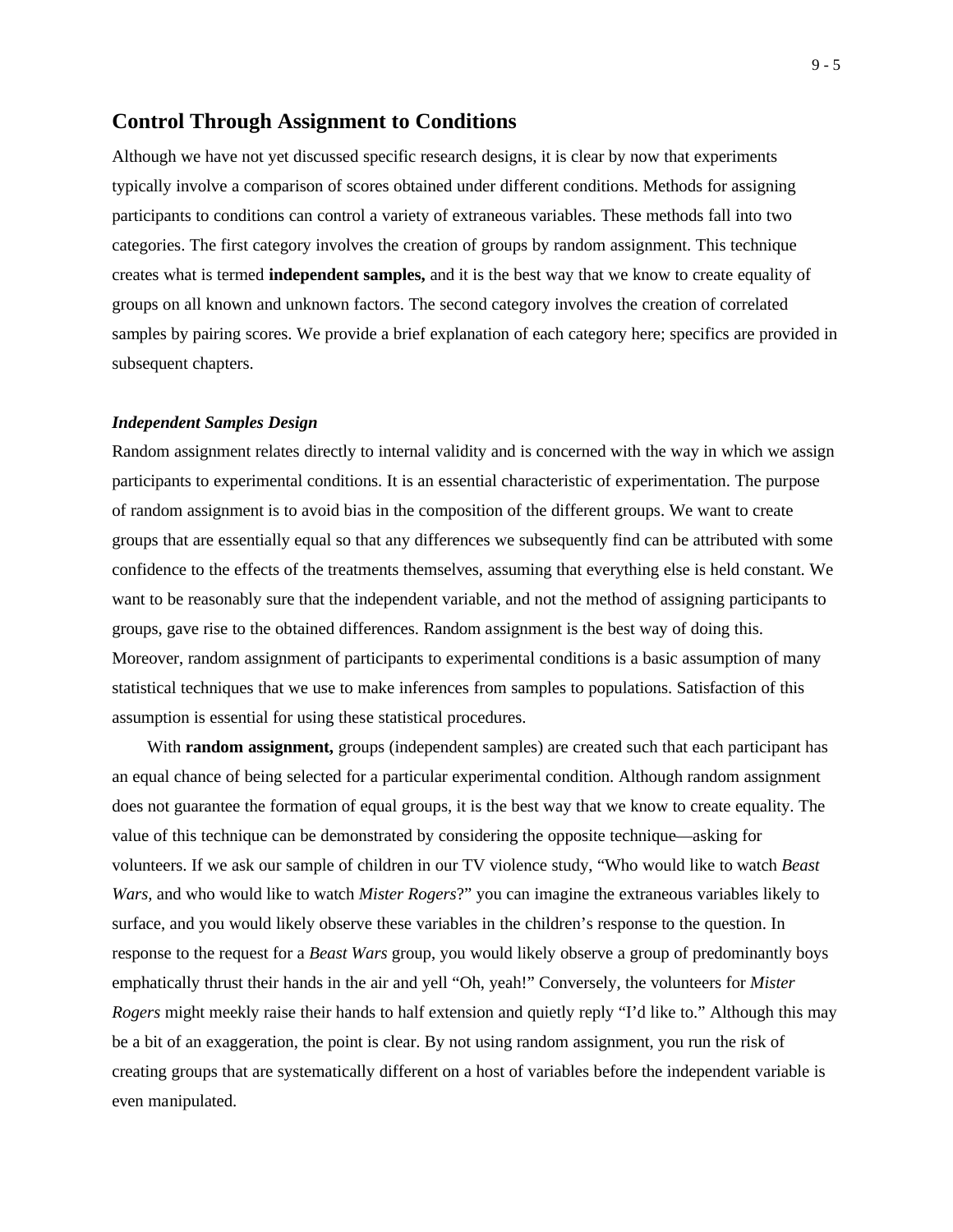#### *Correlated Samples Design*

Control can also be achieved by pairing scores to create **correlated samples.** The paired scores in the groups may represent natural pairs, matched pairs, or repeated measures.

*Natural pairs*. In a **natural pairs** design, the scores in the groups are paired for some natural reason. Studies using twins provide common examples in the behavioral sciences. One typical source of extraneous variability is that the participants in the comparison groups have different genetic backgrounds, and this factor contributes to the random error in the scores. One solution is to equate the genetic backgrounds by using identical twins. For each pair of twins, one twin is randomly assigned to one condition, and the other twin is assigned to the other condition.

*Matched Pairs.* In a **matched pairs** design, the scores in the groups are paired because the experimenter decides to match them on some variable. In some experiments, the experimenter may decide that there is some extraneous variable so critical to the research that the researcher does not want to rely on random assignment to equate the groups on that variable. For example, if our sample of children for our TV violence study contains children of various ages, we may decide that age is an extraneous variable that must be equated across the groups. Thus, we begin by grouping the children in our sample according to age. We then randomly assign them to the two groups according to age. That is, if we have four 5-yearolds in our sample, two will be randomly assigned to one group and two to the other group. Therefore, when we complete data collection and compare scores in the two groups, we are assured that age is not contributing to the variability in scores between groups.

*Repeated Measures.* In a **repeated measures** design, the scores in the two groups are paired because they come from the same participants. In other words, each participant is tested in each experimental condition. This technique can be an excellent method to reduce random error between groups that is due to individual differences. For our TV violence study, we could test all the children under both conditions. That is, one week the children could be presented with a TV program with violence and their behavior observed, and another week the same children could be presented with a TV program without violence and their behavior observed. However, the method does raise the possibility of carryover effects—an issue that is discussed more fully in Chapter 12.

### **Control Through Experimental Setting**

Experimental control is enhanced by selection of a setting that you can control. That is, you can control the size, temperature, and location of the setting. You control when participants enter the setting, where they stand or sit, what they see, hear, smell, taste, and touch. In other words, you control the environmental stimuli that they experience.

Let's return again to our TV violence example and assume that we are comparing level of aggressive behavior in a group of children who watch a TV program with violence to a group of children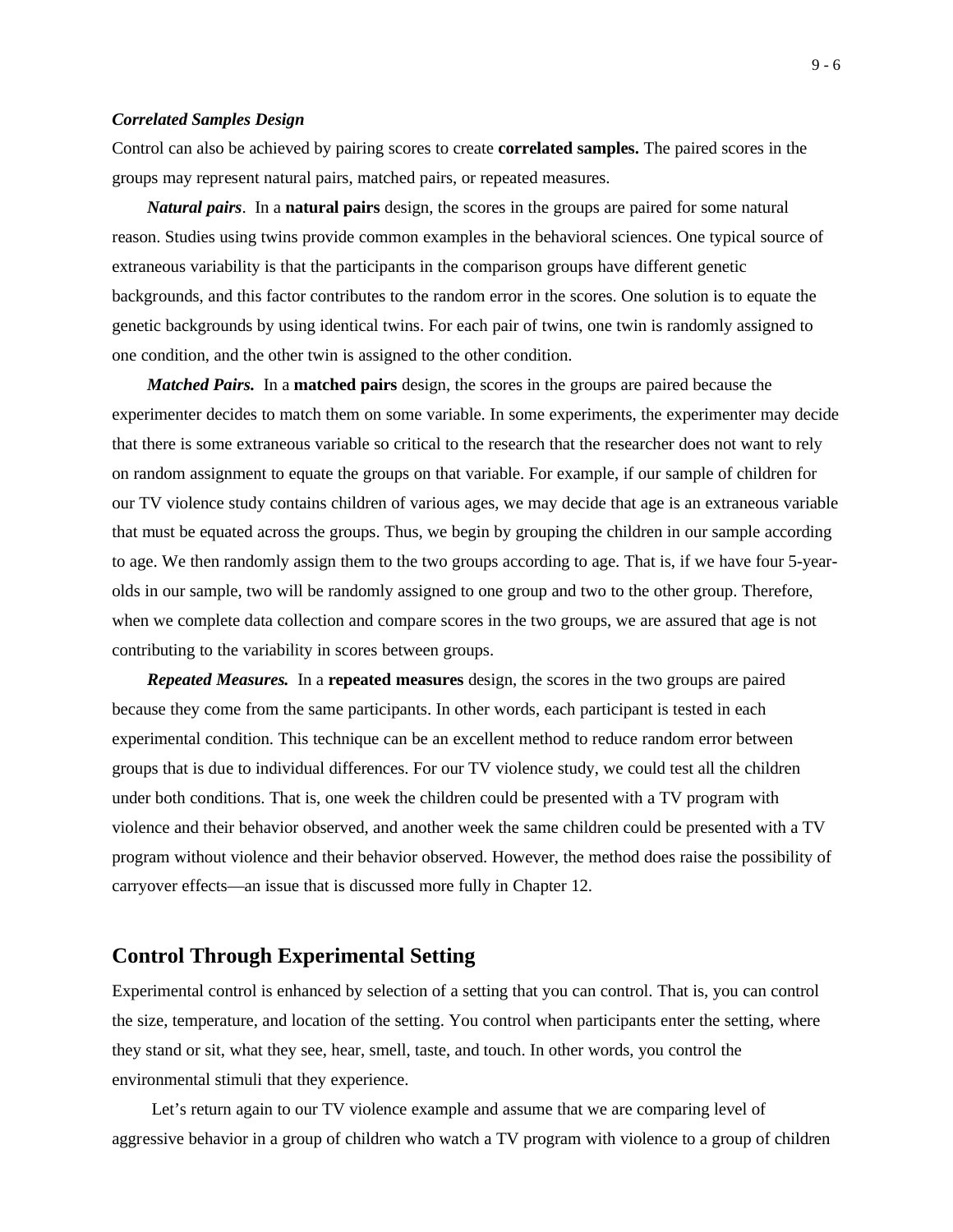who watch a TV program without violence. We can control the experiment setting in a number of ways. We can designate a particular room in the psychology building for testing. We can decide on the size of the room, the color of the walls, the size of the TV, the volume setting on the TV, the type and amount of furniture in the room, the type and number of toys that may be available for the observation period, the number of children in the room during testing, the number of experimenters in the room during testing, the duration of testing, and the time of day of testing. Notice that each of these factors is a potential source of extraneous variability. We want to carefully consider each factor and be sure that both groups of children have the same experimental setting (except for the type of TV show).

In making these decisions, it is important to consider both internal and external validity. In addition to designing an experimental setting that maximizes control of extraneous variables, we also want to design a setting that seems real, so that we will be more confident that our findings will generalize to the real world. Internal validity might be enhanced by testing the children in a room that is completely empty except for a TV, but we would likely sacrifice some degree of external validity.

Meticulous attention to all aspects of our experiment must be pursued right down to the administration of the treatments to the participants. For example, it might be convenient for you to give the treatment to all participants in the experimental group at the same time (all at once) in one session, and to participants in the control group (all at once) in a different session. However, there are risks associated with this procedure. Under these conditions, the individual scores may not be independent. It is possible that any extraneous or unwanted event that occurs during that session could have a marked effect on the performance of one of the groups and not the other.

In essence, we risk confounding the "time and setting" of administering the treatment with the treatment itself. Here are some examples: one very unhappy and uncooperative or unruly participant in one group and not in the other; a hot, noisy room versus a cold, damp room; a knowledgeable, helpful experimenter versus one less knowledgeable and helpful. Some participants may complete the task quickly in one condition and create panic among others in the group who perform more slowly; or the groups may interact differently and ask different questions regarding the task and the instructions, thus resulting in groups very different from what the experimenter envisioned. In short, many things may happen that affect all participants in a particular condition. The scores of individual participants would no longer be independent. Thus, careful thought must be given when choosing between a procedure that administers treatments individually and one using intact groups. Obviously, if intact groups are to be tested, great care must be taken to see that each group is treated as similarly as possible. An alternative to intact groups would be to test several smaller groups under a given condition or to test one individual at a time.

If we decide to test participants one at a time rather than in intact groups, then other considerations arise. To start with, good experiments have, at a minimum, two comparison groups (usually an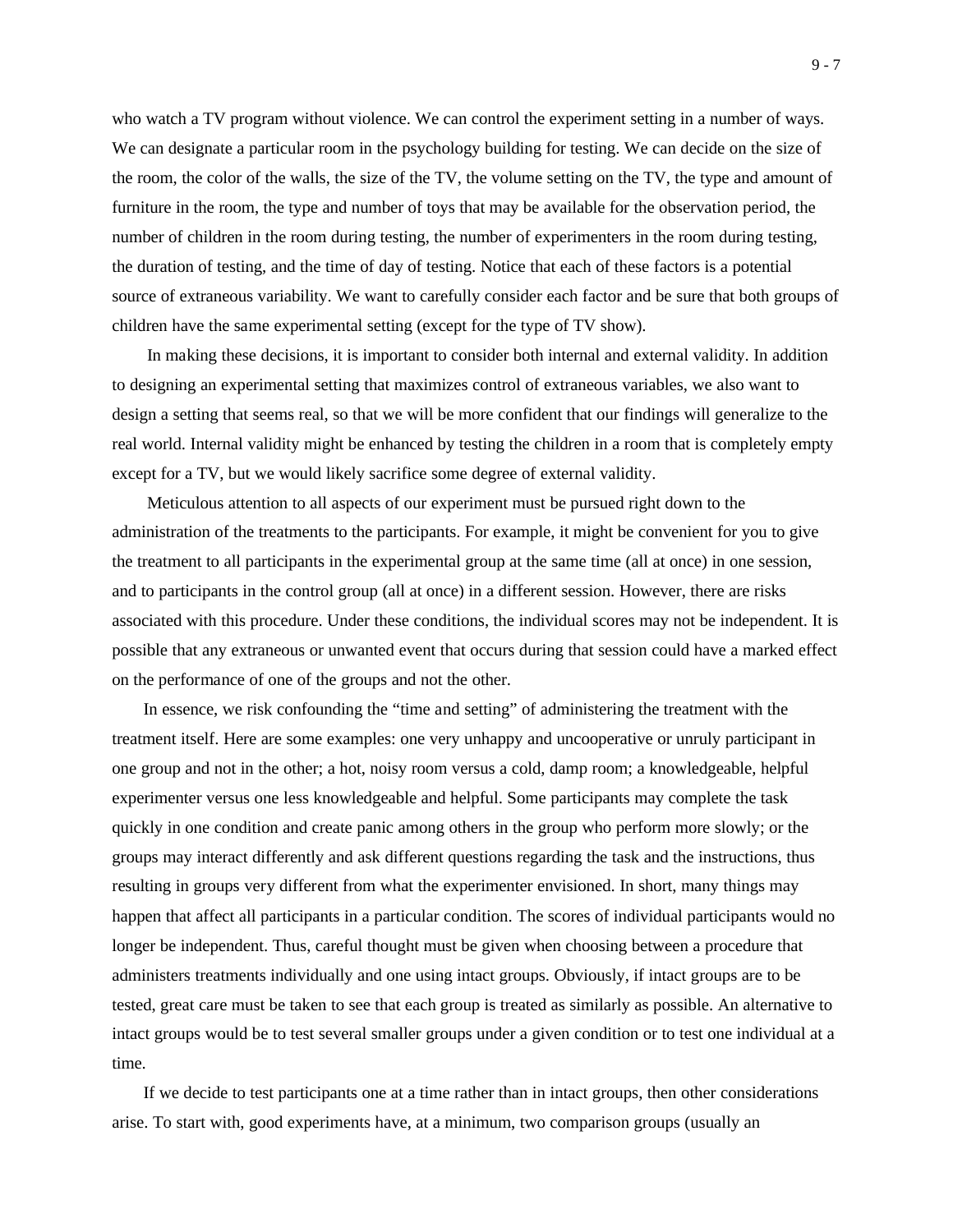experimental group and control group) to which participants are randomly assigned and then tested individually (one at a time). There is a proper procedure that should be followed when testing participants one at a time. On any given day, an equal number of participants from each condition (experimental and control groups) should be tested, so that each treatment is represented daily. In an experiment with two conditions, at least two participants (or multiples of two) should be tested on any given day, one from each condition; in an experiment with three conditions, at least three participants (or multiples of three) should be tested on any given day, one from each condition. It is not a proper procedure to administer the treatment to all participants individually in one treatment condition first and then to all participants in another treatment condition. If the latter procedure were used, systematic changes that occur in the separate experimental sessions, or between the time when the first treatment was presented (Time 1) and when the second treatment was presented (Time 2), would be mixed with the effects of the independent variable—that is, confounding. As experimenters become more experienced in dealing with participants, apparatus, instructions, and data recording, they change in some ways. If, in an experiment with two treatment groups, one group was tested first and the other tested second, the experimenter may be naïve for the first group but knowledgeable and sophisticated for the second group. Further, the experimenter may be in a different psychological state (bored) or physical state (ill) for one group. These changes between Time 1 and Time 2 could result in the experimenter's treating the two groups differently.

Other events capable of exerting a systematic effect could occur between Time 1, when the first group is tested, and Time 2, when the second group is tested. Participants in one group may be getting the treatment during midterm or final examinations; the other group, at a different time. Measuring instruments, clocks, and other equipment may become less reliable; observers may change their scoring criteria. The important point is that the procedure of testing one group or treatment condition first, either all at one time or individually, is a faulty one and should be avoided.

The following principle should be kept in mind when planning your experiment: If any extraneous variable with the potential for exerting a systematic effect cannot be eliminated, then it must be held constant for each treatment group—that is, its effects must be distributed to each treatment group as equally as possible. Balancing participants so that each condition is equally represented each day automatically takes into consideration possible variables such as time of year, seasons, and time of school term (such as midterms or finals). When more than one participant is tested each day, balancing for the time of day that they are tested is also necessary. We should note, also, that if more than one experimenter is involved in collecting data, each should test an equal number of participants under each condition.

### **Control Through Experiment Consent and Instructions**

With human participants, careful consideration of the communications to participants via the consent form and instructions can control for such extraneous variables as demand characteristics, evaluation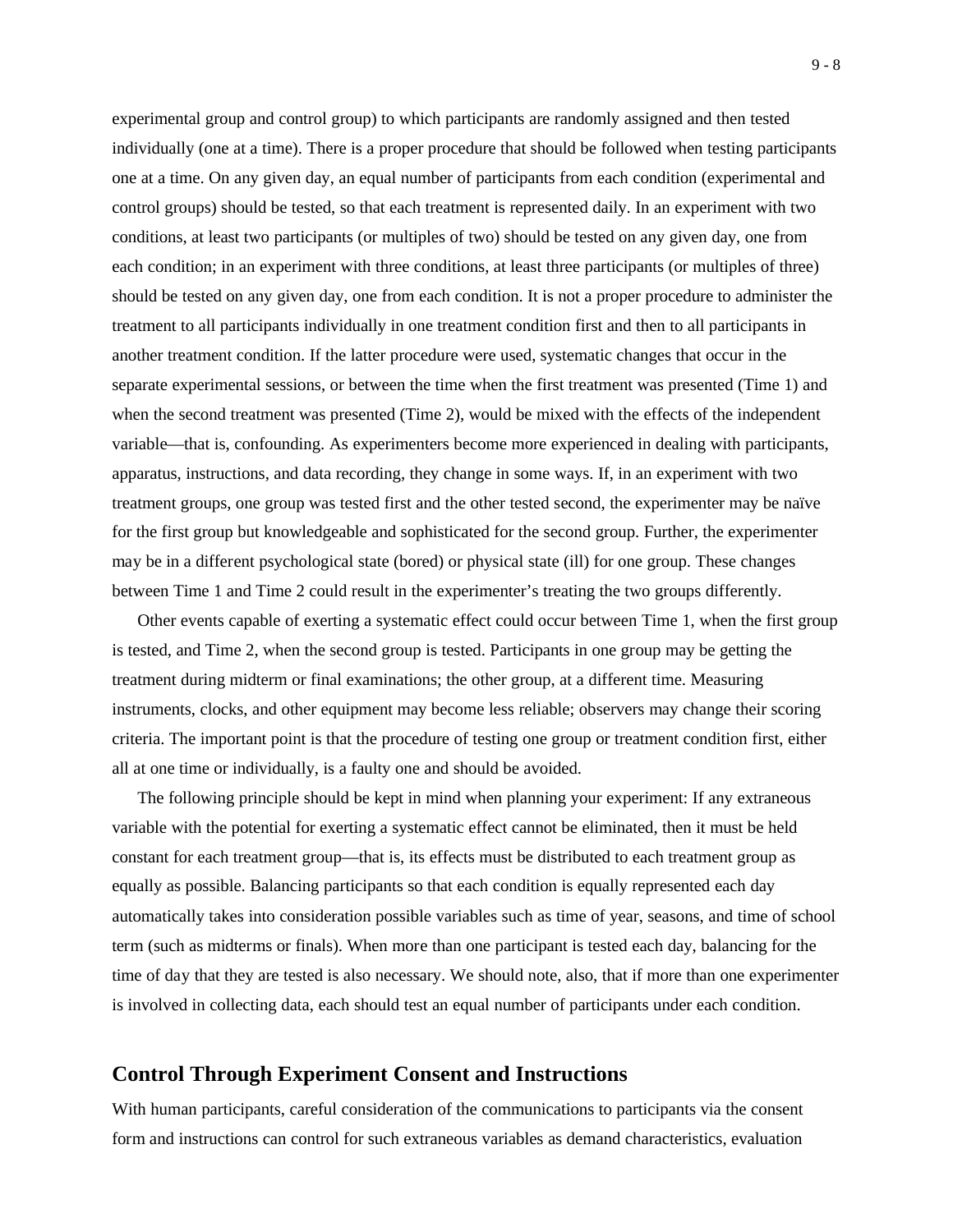apprehension, diffusion of treatment, task, and instructions. The language used should be relaxed and professional. Our goal is to observe natural behavior. We want the participants to feel relaxed and not experience apprehension about being evaluated or observed.

Although the consent form should provide sufficient information for informed consent, unnecessary details and specific hypotheses should be avoided. Such details can quickly lead to demand characteristics on the part of participants. If the participants are to be assigned to a particular group, it is often wise to use a **single-blind study** in which participants do not know to which group they have been assigned. Again, knowing which group they are in can create demand characteristics. This can be a particular problem in drug studies, where belief in the efficacy or effects of a drug can cause changes in behavior regardless of the actual effect of the drug. These placebo effects and the use of placebo control groups will be discussed a little later in this chapter.

It is critical that the same instructions be provided to every participant in the study (unless the instructions themselves are the independent variable). This can be accomplished in several ways. Instructions can be read from a script or presented as an audio recording. Participants may read the instructions on a sheet of paper or on a computer screen. If diffusion of treatment is a concern, then it is useful at the end of participation to instruct participants not to discuss the experiment with others who might be future participants.

As we discussed in Chapter 2, the use of deception is sometimes necessary to control demand characteristics so that natural behavior is observed. A good example is the classic study on conformity by Solomon Asch (1956). Asch was interested in whether a participant, judging the length of lines, would provide an incorrect response simply because several others had done so (results showed that they often did). If participants had been informed that this was a study of conformity rather than a study of visual perception, it is unlikely that natural behavior in a situation with social pressure would have been observed.

Let's consider the instructions that might be given to the children in our TV violence study. Of course, it would be important to give both groups of children exactly the same instructions. What would we tell them when they arrived for the experiment? We would probably want to use the single-blind technique and provide general instructions without specifics. For example, we might tell them that they are going to watch a TV program and that when the program is finished, they will be able to play in the room. Notice that the children will not know which group they are in and will not know that aggressive behaviors will be recorded during the play period. We suspect that you would have thought of this. However, have you considered what the experimenter would do if one or more children stopped attending to the TV program, if one or more children wanted to see a parent before the testing was complete, or if one or more children hurt another child? Would you intervene? If so, what would you say? These types of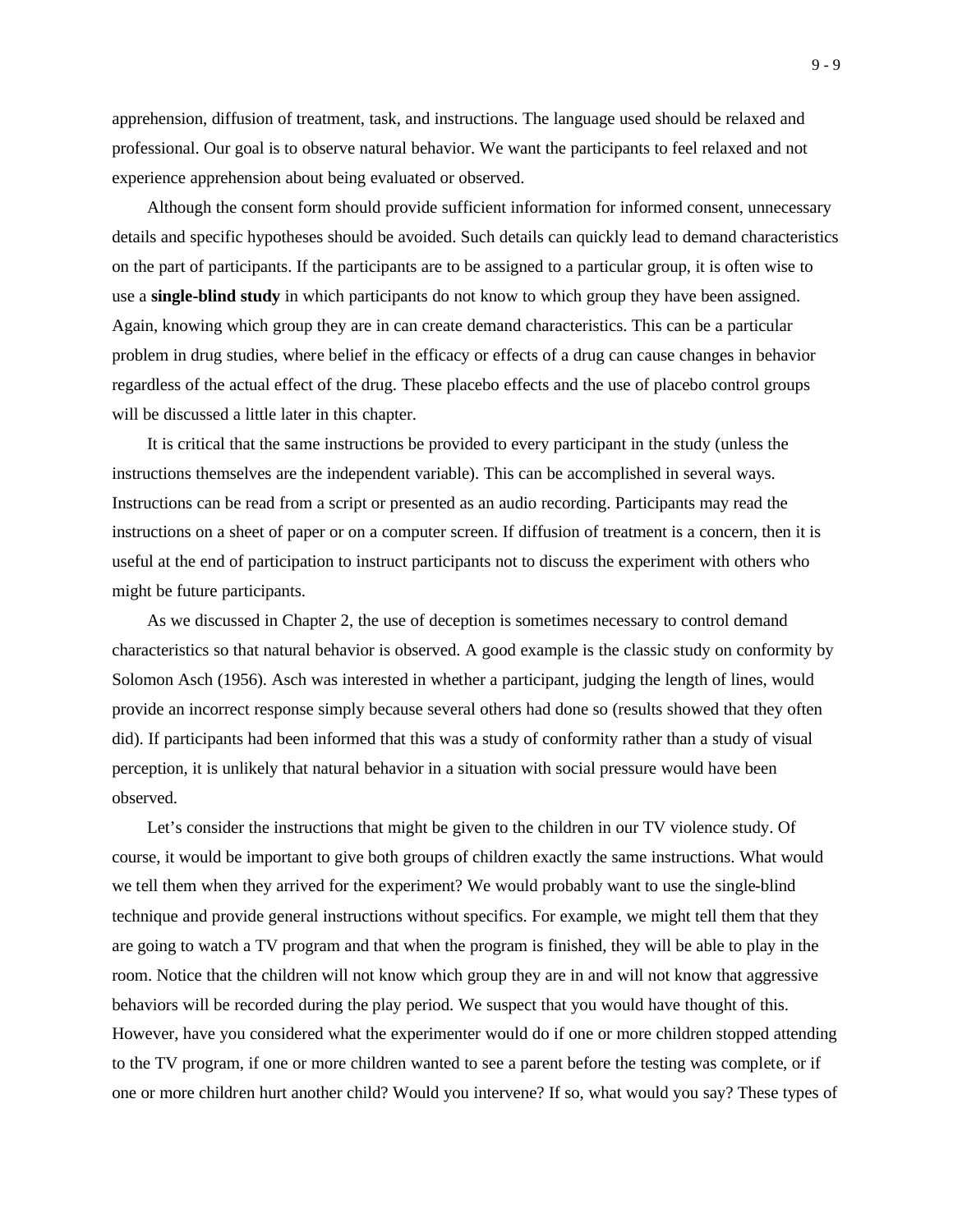situations are the ones often overlooked during the planning stages of the experiment. The key is to develop a protocol for every possible situation that you can imagine.

### **Control Through Experimenter Interactions**

We have mentioned several ways that the experimenter can be a source of extraneous variability, including experimenter bias in observations, experimenter effects, enhancement of demand characteristics, and enhancement of evaluation apprehension. One additional dimension that deserves attention is the professional demeanor of the experimenter during interactions with the participants. The importance of this factor should not be underestimated. The quality of data obtained from human participants is directly related to the seriousness with which they assume their role as a research participant. If the experimenter is dressed unprofessionally, appears unprepared, or jokes around with participants or other experimenters, then the participants are less likely to take their participation seriously. They are less likely to follow instructions, attend to stimulus presentations, and do their best. All efforts to design a high-quality experiment can be wasted if the experimenter acts unprofessionally.

### **Control Through Observation and Measurement**

Methods of observation and measurement have been discussed in previous chapters. Particular methods can effectively reduce extraneous variability due to demand characteristics, evaluation apprehension, experimenter characteristics, experimenter bias, and instrumentation. Recall that observations can take place with or without the participant's awareness. If observation without awareness is used, demand characteristics and evaluation apprehension are greatly reduced. For example, in some psychological experiments, the critical observations have taken place as participants waited in a waiting room. Similarly, if children are observed without their knowing that they are being observed, more natural behavior is expected.

In the previous examples, participants were unaware that they were being observed. In situations where the participants know that they are being observed but the observer is not physically present, one is more likely to observe natural behavior and to eliminate extraneous variability due to experimenter characteristics. If the experimenter is not present, characteristics of the experimenter (such as gender, age, or attractiveness) cannot affect participant behavior. This can be accomplished, for example, by using one-way mirrors, video recording, or computer-controlled protocols.

We noted earlier in this chapter that participants can be affected by knowing which group they are in and that a single-blind technique can be used to control this problem. Likewise, experimenter observations can be affected by knowing which group a participant is in. In the previous chapter, we referred to this potential confound as experimenter bias. It can be controlled by making the experimenter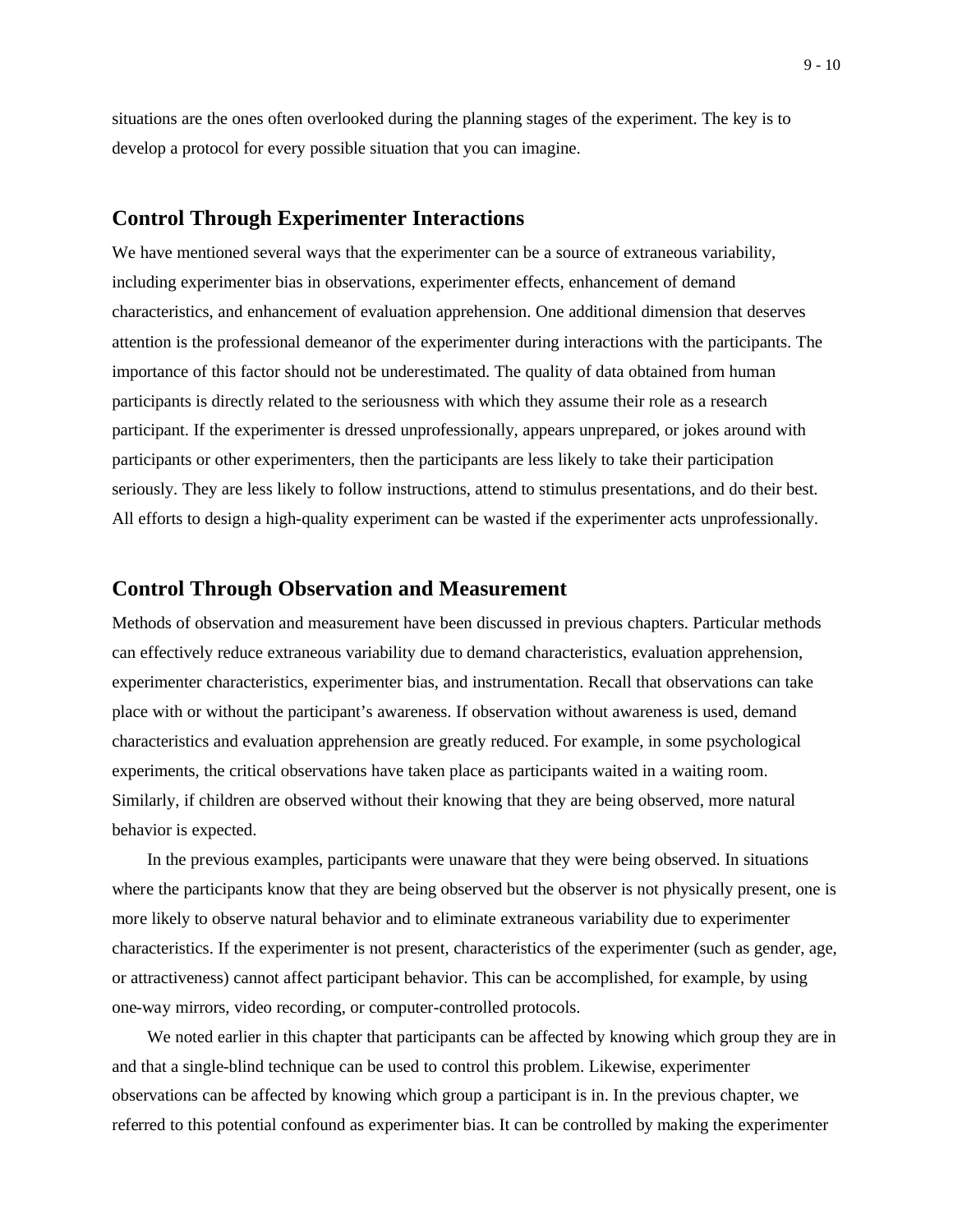"blind" to the condition to which the participant was assigned. An experiment in which neither the participant nor the experimenter knows which group the participant is in (at least when the observations are made) is referred to as a **double-blind study.**

Another issue already discussed is the use of specific operational definitions and multiple observers. Both reduce the opportunity for experimenter bias and provide a mechanism for high interobserver agreement. Finally, instrument decay should be avoided by verifying that the actual recording of data has not changed over time or varied with the experimental conditions. This may involve periodic checks on observer performance (observer drift) or periodic calibration of equipment.

Let's consider the information discussed so far in the chapter by applying it to a news report regarding the effect of lead exposure in children (see "Thinking Critically About Everyday Information").

#### **Thinking Critically About Everyday Information: Effects of Exposure to Lead**

ABC News reported new research on the effects of children's exposure to lead on development. A portion of the report on their Web site follows:

Poisoned Minds: Lead Levels Linked to Lower IQ in Children

. . . The harmful effects of lead poisoning on children are well-documented, but new research suggests that the danger is more widespread than ever imagined, and that exposure to levels currently deemed safe can lower children's IQ scores. . . . A study recently published in the *New England Journal of Medicine* looked at the blood lead levels of 172 children in Rochester, N.Y., ranging in age from six months to 5 years. Researchers tested the children's IQ at ages 3 and 5, and found that those whose blood levels of lead increase from one microgram per deciliter to 10 (the limit under CDC's safety guidelines) experienced an IQ drop of 7.4 points. Children whose blood levels rose from 10 to 30 micrograms per deciliter lost an additional two to three IQ points. But the key point in the research is that even at levels below the limit deemed safe by the CDC, children were losing IQ points. A separate study in the journal from the Environmental Protection Agency found that low levels of lead delay puberty for several months in young girls, especially African-Americans and Latinas. The concern is that the lead is interfering with hormonal processes during development. In addition, a University of Pittsburgh study found that juvenile offenders had a much higher concentration of lead in their bones compared to their counterparts who were not in trouble with the law.

These are important and interesting findings. Now think about how these studies were done. To this point in the chapter, we have discusses characteristics of true experiments and several control techniques that can be used.

- Do the above studies qualify as true experiments? Why or why not?
- Was the setting controlled by the experimenter?
- Was there random assignment to different lead exposure levels?
- Based on your answers to these questions, what can you conclude from the above studies? What can you not conclude?

SOURCE: Retrieved June 10, 2003, online at http://abcnews.go.com/sections/GMA/AmericanFamily/GMA030602Lead\_level\_research.html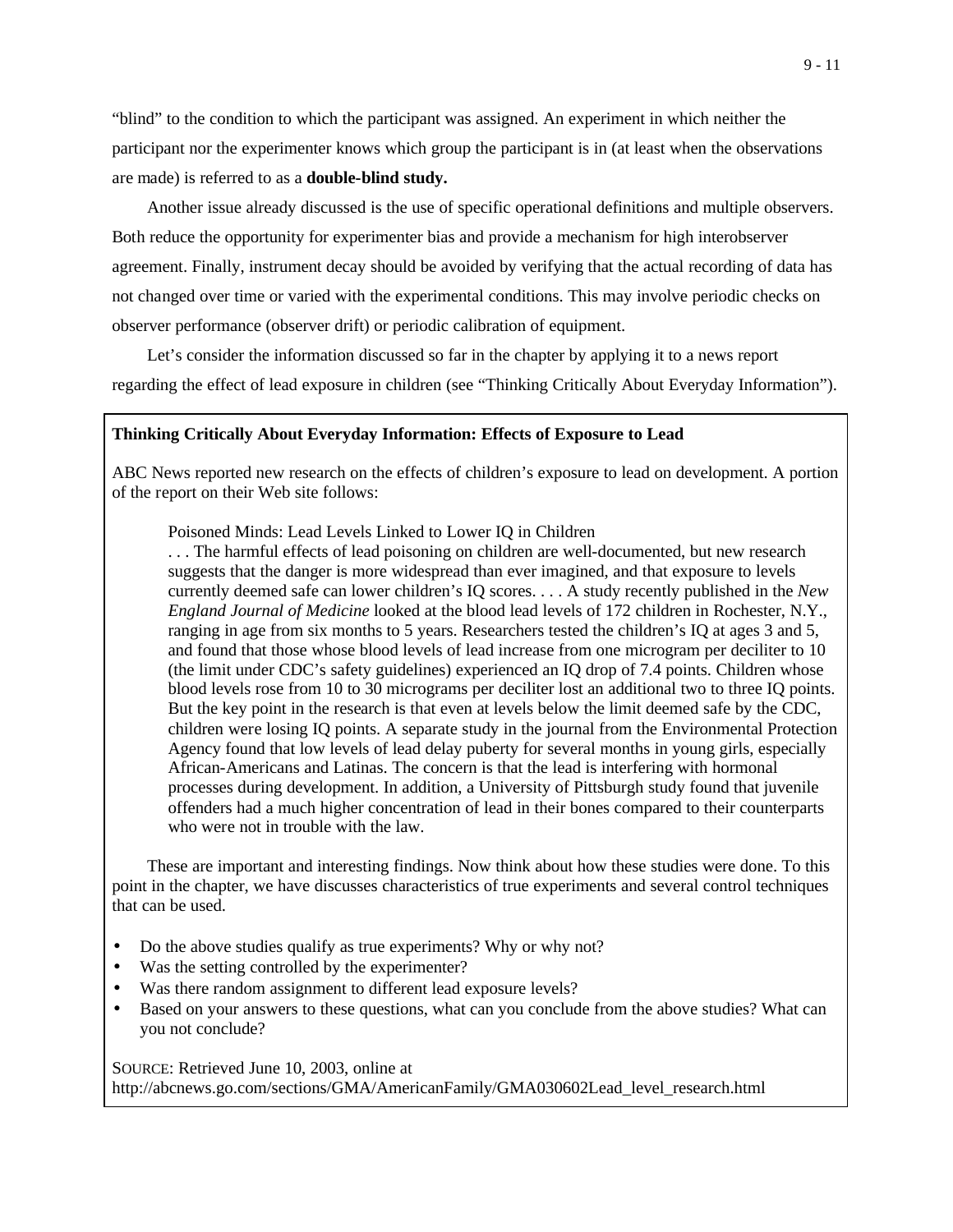### **Control Through Use of Control Groups / Research Design**

True experiments involve making comparisons between participants' scores in different experimental conditions. Thus, the design of these comparison groups and the way in which participants are assigned to these conditions are critical in determining the integrity of the research design. If comparison conditions are not included in the research design or the assignment of participants to conditions does not follow established methodological guidelines, then the extraneous variables discussed in the previous chapter make interpretation of the data impossible.

#### *Primitive Research Designs*

To highlight this last point, we will begin by discussing two primitive research designs that do not meet the standards of a true experiment. These two primitive designs give rise to the concept of a control or comparison group. Without proper control conditions, results are generally uninterpretable, and the research is often useless. With a primitive design, it is virtually impossible to determine whether the relationship is between the dependent and independent variables or between the dependent variable and some unwanted variable. With this type of design, it would not matter how carefully the observations were made; the data would remain uninterpretable.

Two primitive designs that are still occasionally used are the one-group posttest design and the onegroup pre- and posttest design. These two designs are depicted below.



With the one-group posttest design, a single group of participants is selected, a treatment is given, and the behavioral effects of the treatment are measured (posttest). For example, we could sample a group of children, expose them to TV shows with violence for one week, and then measure their level of aggressive behavior the following week. Let's assume that our group of children exhibited a mean of four aggressive behaviors in the 60-minute observation periods. What does this tell us? Did the violence in the TV programs cause these aggressive behaviors? If your answer is "there is no way to know," then you are thinking like a researcher. Of course there is no way to know. The most obvious shortcoming is that there is no comparison condition. There is nothing to compare their aggressiveness to. How aggressive are these children normally? The children may have exhibited the same level of aggression (or even a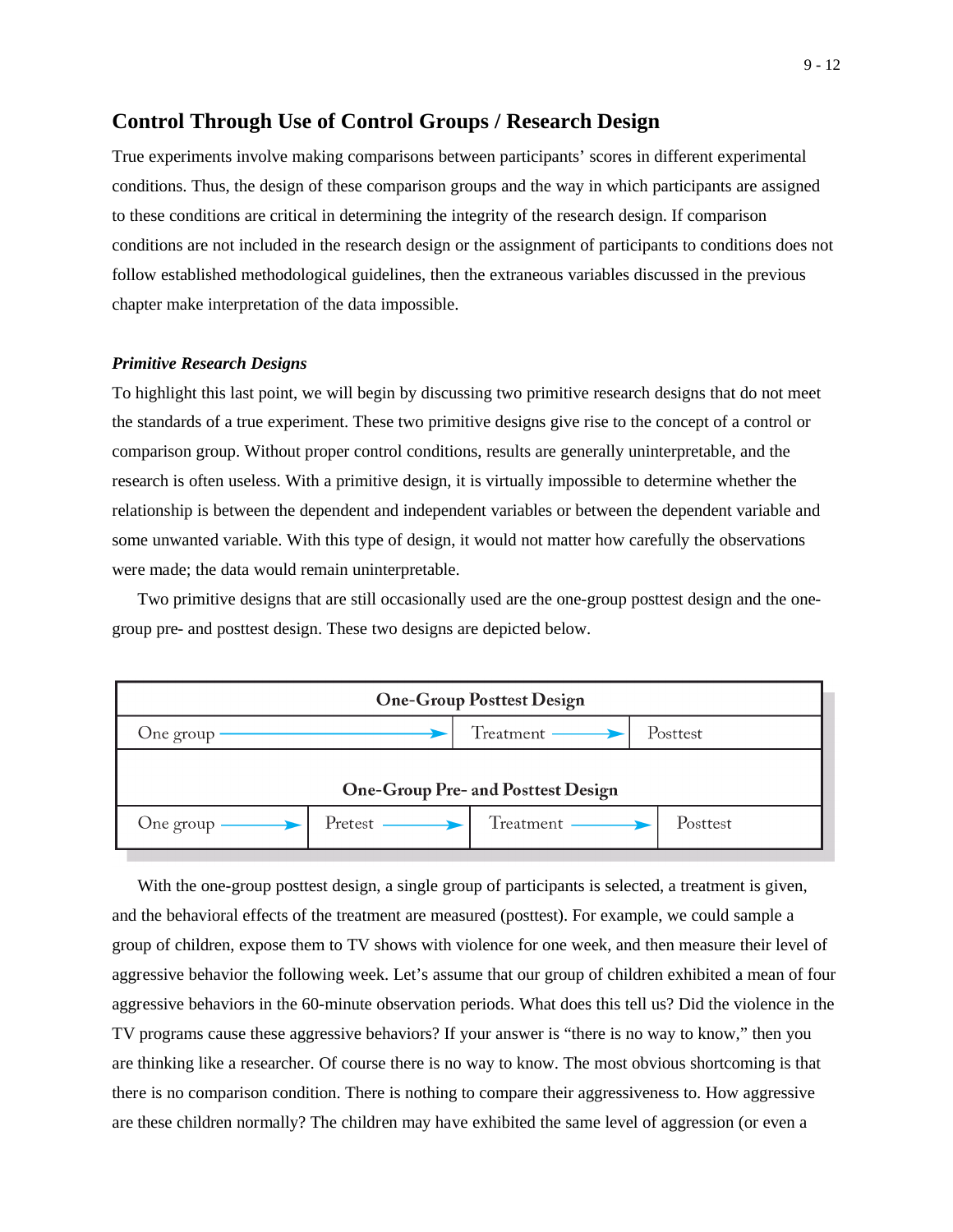greater level) without the TV programs. There are various other problems with this design that we will not dwell on. Suffice it to say that it is primitive, lacking many features of better designs.

The one-group pre- and posttest design is an improvement over the first design because it permits us to say at least some things. In this case, we assess the children's level of aggressive behavior before viewing the TV programs and after viewing the programs. In contrast to the one-group posttest design, we now have a standard (pretest) against which to compare any changes in aggression that occur on the posttest. Let's imagine that we find a marked increase in aggression between the pre- and posttest scores. Can we attribute the change to our independent variable—that is, our presentation of the TV programs with violence? Or are alternative accounts also possible? Again, you are thinking like a researcher if you concluded that the second design does not rule out alternative accounts.

Other factors could have occurred during the period when the children watched the TV programs with violence that are fully or partially responsible for the change in aggressive behavior. However, their effects are confounded with the effects of the TV programs. Events at home, at school, or in peer groups could have affected the children's behavior from one week to the next. Also, the natural maturational process could be responsible.

The one-group pre- and posttest design does not provide a way to assess such historical or maturational factors. Indeed, the effects of testing itself may be a factor and should be considered as a possible basis for any change in behavior that is observed. In our example with the children, there is no test per se, but there is an initial observation period that may sensitize the children to being measured and sensitize them to the types of issues involved. These issues are particularly relevant when it comes to an actual test or questionnaire. Students taking the same or similar tests a second time often score differently. The pretest may sensitize them to the kinds of issues involved, and they may react in ways that are unpredictable. Questions on the pretest may make the participants more aware that issues exist. After taking the pretest, they may decide that certain answers are more socially desirable on the posttest. Further, participants may become more cooperative and trustful regarding the questionnaire only after experiencing the pretest. Whether or not these things actually happen is not at issue. The point is that the possibility exists. Consequently, we are unable to untangle the effects of the independent variable from the "spaghetti" of possible alternative explanations.

In some instances, our examples of alternative accounts may be weak and debatable. We do not want you to focus on this point. The important issue is that we cannot assess separately the possible effects of the independent variable and the possible effects of these other factors. Other problems associated with the one-group pre- and posttest design may include such extraneous variables as regression toward the mean, demand characteristics, participant expectancies, and experimenter bias.

A point should be made that some of the criticisms of this design are not valid when the experiment is very short term and takes place under laboratory conditions in which the participant is relatively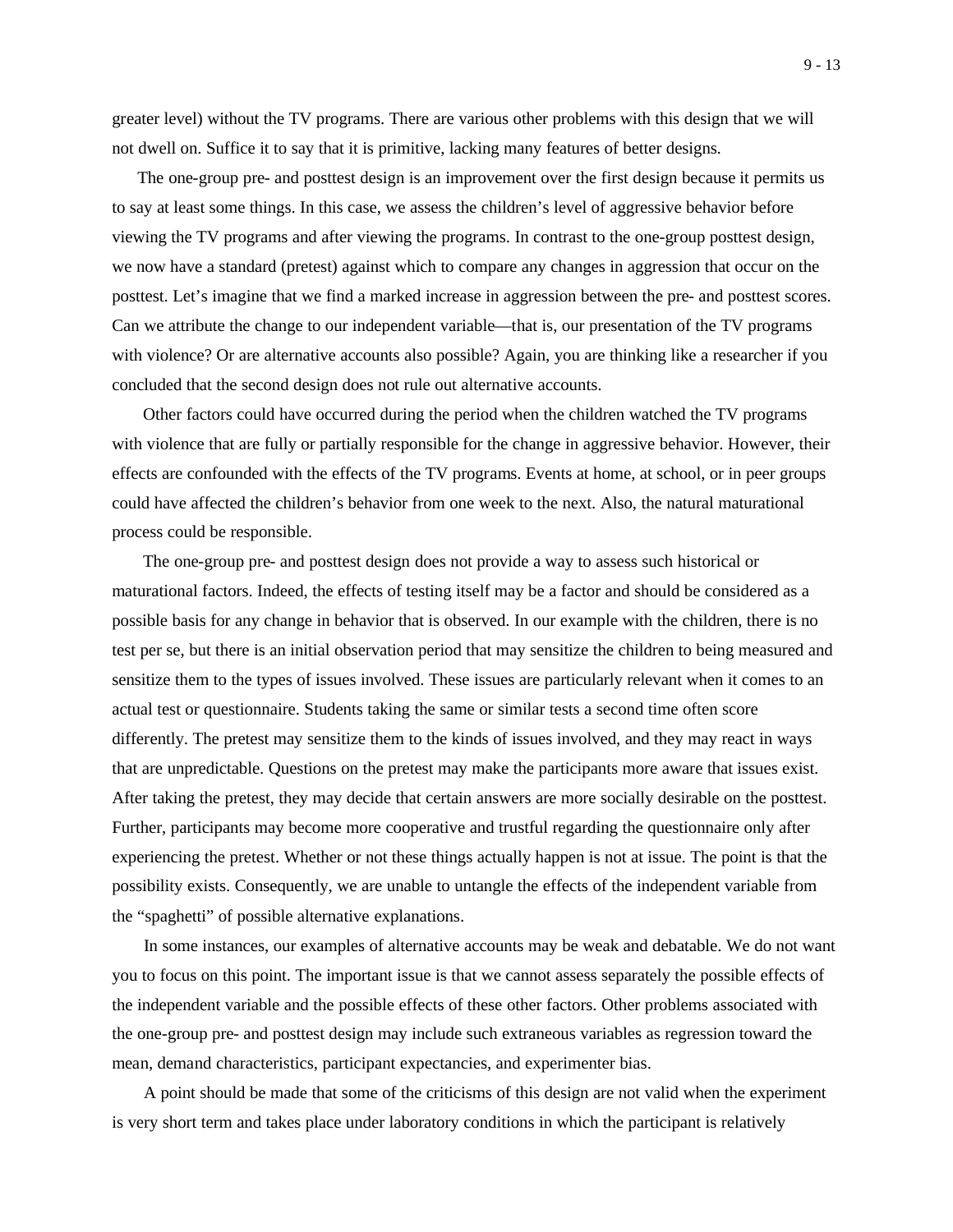isolated. In short-term laboratory studies, few events are likely to occur between pre- and posttests, nor are major changes in the participant likely to occur. However, test sensitization and the other factors noted above continue to play an important role.

#### *Importance of Control Groups*

A simple addition to the two designs discussed so far would improve the research method considerably. This simple addition would rule out a number of the alternative interpretations that we noted were possible with these designs. Adding a control or comparison group that did not watch TV programs with violence would provide valuable additional information. The comparison group would have to be similar to the treatment group (experimental group) and treated in an identical manner on the pretest and posttest. The only difference is that they would not watch programs with violence. Under these circumstances, we could better isolate the effects of our independent variable. If the groups are assigned randomly and treated properly*,* we could eliminate most of the alternative accounts noted for the primitive designs.

The use of control groups is important in both laboratory and applied settings. This is particularly the case when new techniques of therapy are being evaluated. Often, when a new medical or psychological therapy is introduced to a group of patients, they show a remarkable recovery. It is tempting to conclude that the improvement is due to the treatment. However, this conclusion cannot be supported without a control group. Recovery from the disorder may not be due to the treatment—medical therapy or psychotherapy—but may arise from other factors. Some individuals may have recovered spontaneously. We are reminded of the frequent observation about the common cold: With the finest of medical treatment, it will be "cured" in a week; otherwise, the patient will require seven days to recover. It is also possible that the simple act of giving attention and showing concern for the well-being of the individual may be the important factor (placebo effect). Participants may expect to get better because experts are attending to them, technology is being used, and gadgets are on display—more placebo effects. Alternatively, experimenter expectancies may operate to the extent that the experimenter sees improvement when there is none. Control groups combined with a single-blind or double-blind procedure would be essential in this situation.

Sometimes data derived from studies without proper control groups are very compelling, even though alternative accounts are plausible. These data do not have to be dismissed. They should serve as a basis for properly designing a study. Let's consider an example dealing with blood dialysis for schizophrenics.

Researchers continue to learn more about the causes of schizophrenia. One view is that the disorder is linked to a chemical imbalance in the brain. About 20 years ago, a controversial study was reported that relates to this biochemical view. A University of Florida professor of medicine, after reviewing the evidence on schizophrenia, believed that a strong case could be made that it was an inherited disorder. He then assumed that it had an organic basis and that it might possibly be related to the individual's blood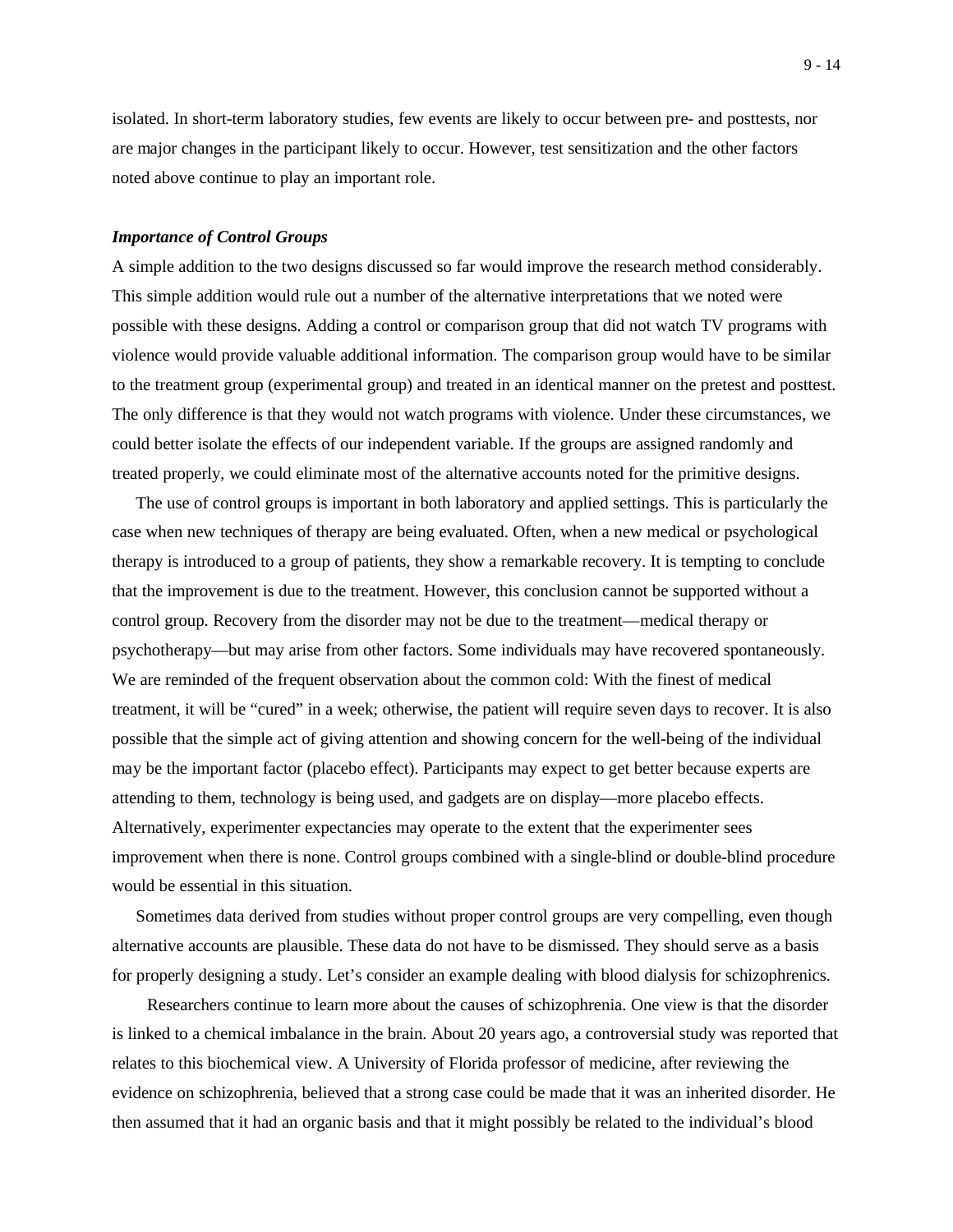supply. If this was so, then it might be possible that the material circulating in the blood could be removed by dialysis. Dialysis is a process used to remove waste material from the blood of patients with kidney disorders. The researcher decided to try this "blood cleansing" process on schizophrenics. He selected 16 patients diagnosed as schizophrenic and treated them with dialysis. The dialysis treatment he used was the traditional, well-established procedure (the particulars are unnecessary), and the patients were fully informed of the nature of the treatment. His results were remarkable. Hallucinations and depression disappeared in 14 of the 16 patients. These same patients also showed a considerably improved ability to adapt to normal social situations—often a difficult ordeal for schizophrenics. Could it be that our investigator had discovered a cure for schizophrenia?

Results may have been favorable because patients wanted to believe in the treatment, and in a therapeutic/caring environment their expectations may have been very high. Also, the therapist (researcher) evaluating the subsequent behavior of the schizophrenics was aware that they had undergone dialysis treatment. In this case, the experimenter's expectancies, if any, could be biasing the outcome. The question could also be raised regarding how the patients were treated by others during this period of receiving dialysis. If they were treated in a different way, then this is another form of treatment different from dialysis. The results were very dramatic and certainly suggested that follow-up research on the new technique be undertaken with a much better design.

To rule out expectancy effects, experimenter bias, other forms of inadvertent treatment, and other possibly important factors, a control-group design using random assignment is needed. In contrast to the one-group pre- and posttest design, this design rules out a large number of alternative interpretations.

All schizophrenic patients would first be evaluated (pretested) by a group of independent therapists not involved with the research. The patients would be randomly assigned to the placebo control condition (control for expectancy plus other factors) or to the experimental condition. The patients would be "blind" in the sense that they would not know what condition they were in. Those in the control group would go through a "dummy dialysis" procedure, in which blood would be drawn but not treated. In other words, all patients would be treated exactly alike except for the actual dialysis given the experimental group. Only an attending physician would know who received the treatment. This procedure would assure that the therapists evaluating the subsequent behavior of schizophrenics were also "blind," thus avoiding therapist (experimenter) bias. Because both patients and experimenters would be blind, the study is described as a double-blind one. To avoid changes in our instrumentation, the same therapist would evaluate the patients pre- and posttreatment. At the end of the first phase, all patients would be evaluated and the second, crossover phase begun. In the second phase, the experimental and control participants would have the conditions reversed. Those who were in the experimental treatment would have it withdrawn, and those in the control condition would have the treatment introduced—that is, the groups would cross over to the other condition. No information would be given at this time, and participants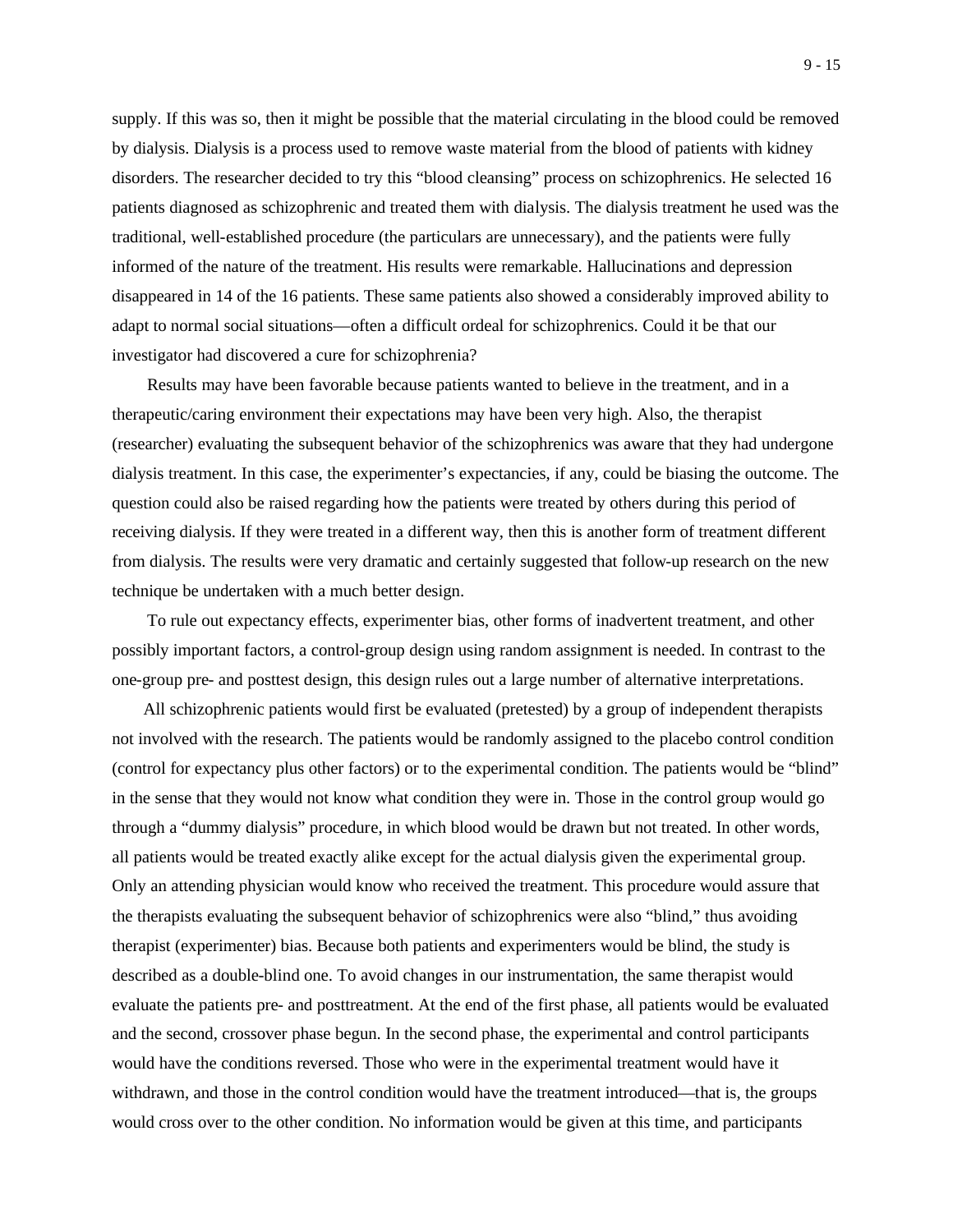would be unaware that a change had taken place. It goes without saying that before the experiment began, all participants would be informed of the two conditions of the experiment and asked to consent to participate.

Soon after the initial report of success with dialysis, Schulz, van Kammen, Balow, Flye, and Bunney (1981) studied eight chronic schizophrenic patients using a double-blind procedure. None of the patients improved with dialysis; in fact, four patients got worse. To this day, dialysis is not considered a treatment for schizophrenia.

#### *Designs With Control Groups*

The importance of control groups cannot be exaggerated. When properly used, they allow us to isolate the effects of the independent variable. In doing so, we can distinguish the effects of the independent variable from the effects of other variables that might produce systematic error. The proper control groups allow us to conclude that the observed relationship is between our independent and dependent variables.

As we noted, the primitive research designs lack control groups, and thus the data they provide, though suggestive, are not interpretable. We will now describe two experimental designs that make use of random assignment and control groups. These are powerful designs for isolating the effects of the independent variable. The randomized posttest control-group design and the randomized pre- and posttest control-group design are true experimental designs that use randomization to assign participants to the experimental treatment conditions and to the no-treatment control condition. The only difference between the two designs is the presence or absence of a pretest.



The simplest instance of a control-group procedure can be seen in these two designs. The treatment and no-treatment groups are treated exactly alike except that one receives the independent variable, and the other does not. A comparison (baseline) condition is provided by the no-treatment control group to judge the effects of the treatment condition in the experimental group. We should add that the term *no treatment* should not always be taken literally. It simply means that the experimental treatment was not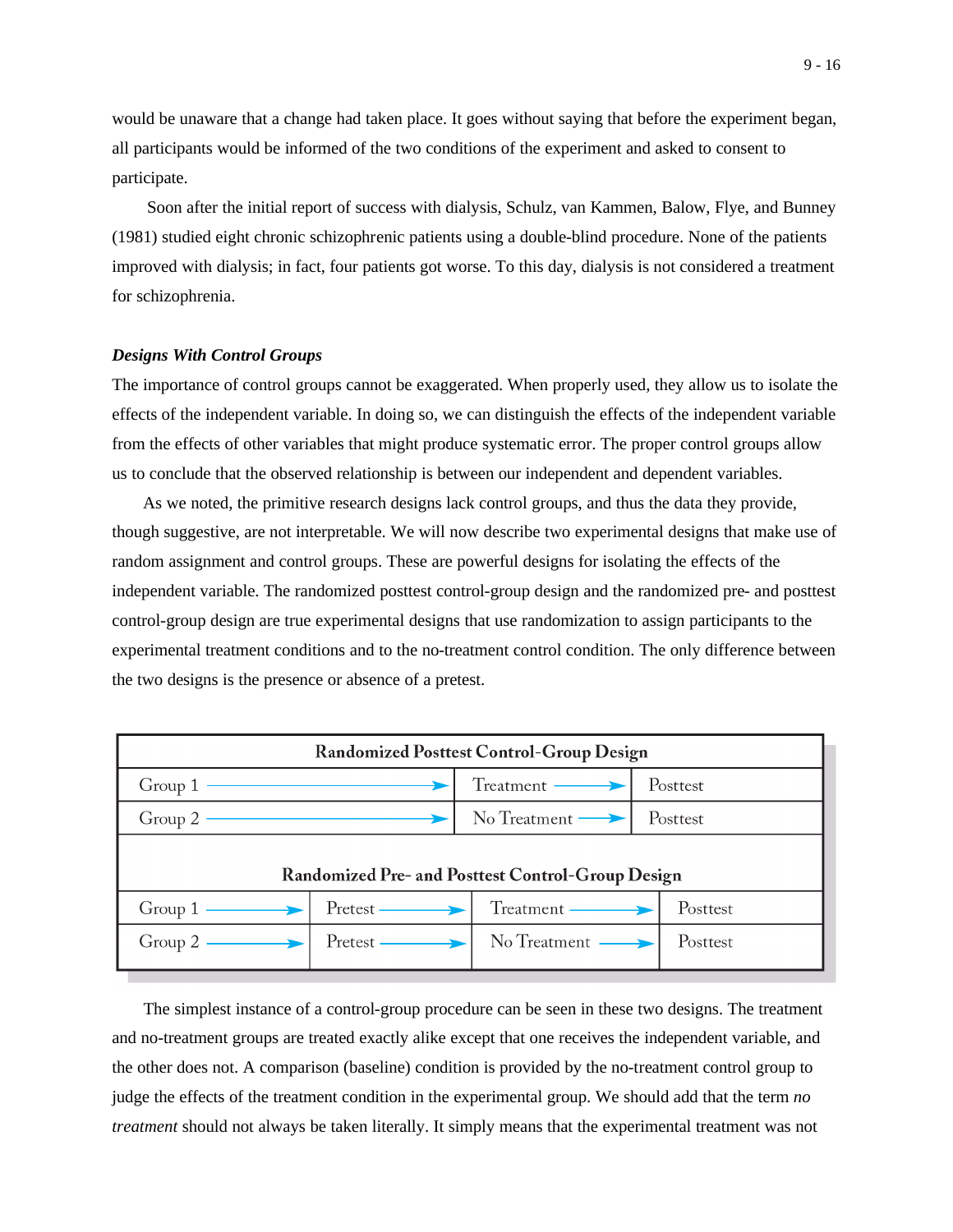given to this group. At times, some form of treatment different from the experimental treatment is given. On other occasions, several groups are used, each receiving lesser amounts of the independent variable. Designs involving systematic variations in the amount of a given independent variable, known as parametric designs, will be discussed in Chapter 13.

Experimental designs with control groups are powerful. The addition of a control group combined with random assignment greatly increases our understanding of what is occurring in our experiment. As noted, if a relationship is found, these designs allow us to rule out many competing interpretations. Therefore, with these designs, we can separate the effects of our independent variable from such factors as individual histories, maturation, participant selection, testing effects, participant expectancies, regression effects, and various other possibilities.

Because random assignment is used in these designs, it is likely that the two groups are about equal and that any differences observed on the posttest measure between the two groups are due to the independent variable and not to participant bias. In this regard, the use of a pretest has both positive and negative facets. Researchers sometimes use a pretest measure to assure themselves that the random assignment procedure did, in fact, result in equivalent groups before treatment. This assurance is not usually necessary; most researchers believe that random assignment in itself is sufficient.

Pretests can be useful. A pretest measure makes it easier to assess whether any loss of participants (attrition) during the course of the experiment results in a bias for one group (inequality between groups in terms of participant attributes). Determining whether attrition has biased one of the groups can be done easily with pretest scores by assessing the scores of those remaining in the experiment in the two groups or by comparing those lost from the experiment for the two groups. Pretests also permit us to use a more powerful statistical test such as analysis of covariance, given that the assumptions for its use are met. A covariance analysis is a finely tuned statistical instrument that permits the detection of small treatment effects. Pretests are also useful, sometimes necessary, if you want to assess how effective a treatment is for a specific individual—for example, determining the level of anxiety before therapy and again after therapy.

At times, a pretest measure may not be available, or you may be concerned with the potential problems it might create. Pretest measures require more time, effort, and expense. Moreover, they are often inconvenient for both participant and experimenter. Recall that they may also sensitize the participants, causing some to form hypotheses concerning the experiment (demand characteristics). If the purpose of a pretest is to determine whether random assignment has resulted in equal groups, it can be dispensed with; the design with only a posttest would be as effective. However, if participants cannot be assigned randomly, as in quasi-experimental designs (discussed in Chapter 11), pretest measures are essential. Without these measures, researchers would have little idea about the equivalence or nonequivalence of their groups.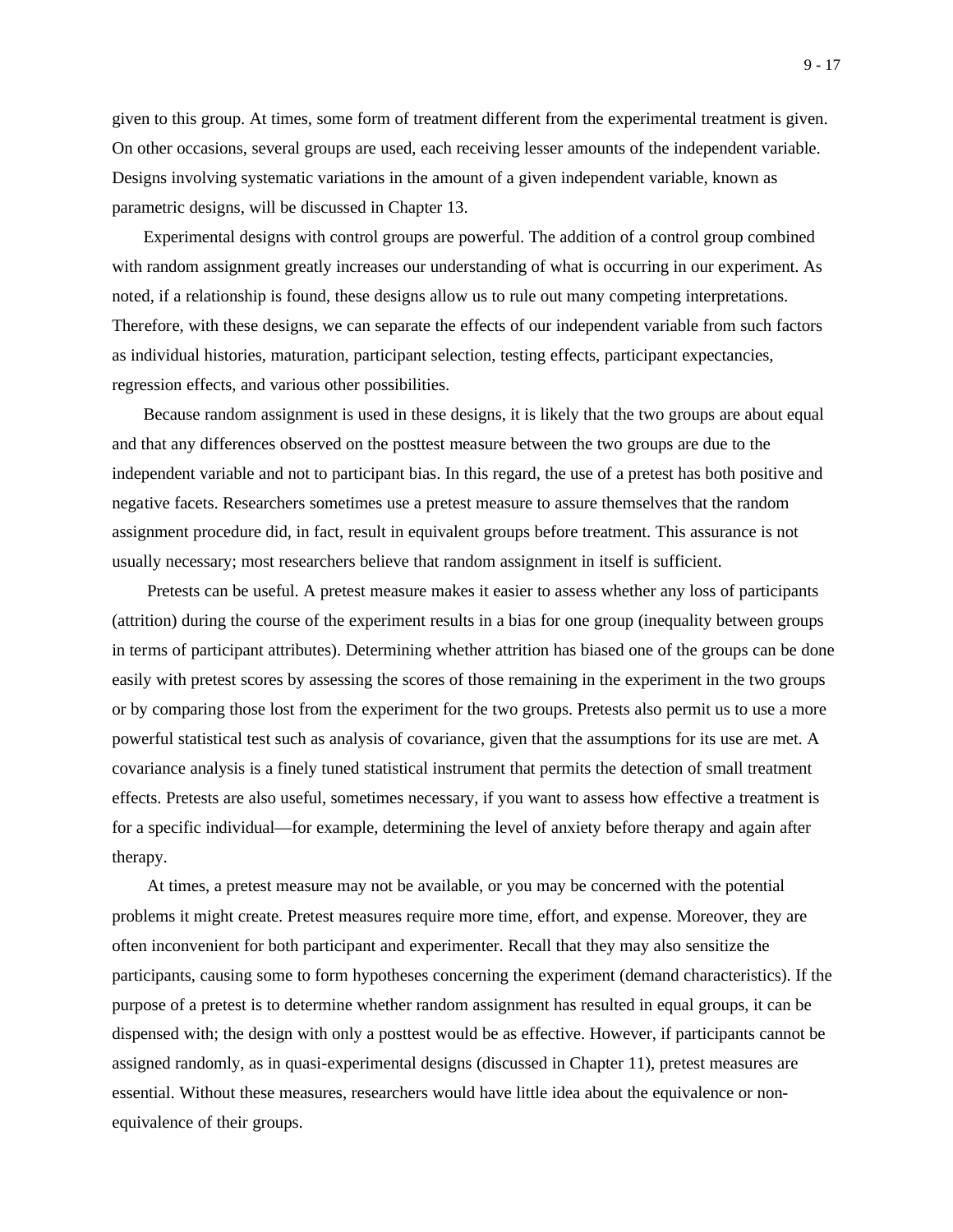Obviously, these two experimental designs have advantages and disadvantages, depending upon the needs of the experimenter. These relate to the pretest and whether or not it serves some essential function other than assessing the equivalence of groups. We now turn to more detailed discussions of two specific types of control groups: yoked control and placebo control.

*Yoked Control Procedure*. The **yoked control** procedure allows the researcher to isolate the important effects of the independent variable while holding other possible factors constant. Perhaps you recall reading about the "executive" (experimental) monkeys and the "employee" (control) monkeys described in a study by Brady (1958). Using a yoked control design, Brady placed experimental and control monkeys in identical restraining apparatus where mild shock was periodically delivered. The only difference was that the experimental executive monkeys could avoid shock by responding properly. They learned the task quickly but not perfectly, and on some occasions they received shock. Whenever the executive monkey received shock, the employee monkey, yoked to the executive, also received shock. Both experimental and yoked participants thus received the same number of shocks, the same duration of shocks, and the same temporal distribution of shocks within each experimental session. The only difference between the participants was that for one the response–outcome relationship was dependent (contingent—participant has control) and for the other the relationship was independent (noncontingent participant has no control).

The executive monkeys, who could control whether or not shock was avoided, all developed serious ulcers, but the employee monkeys did not. Brady concluded that ulceration was a function of the executive role forced upon the monkeys. This conclusion is intuitively satisfying to many people, and belief in the debilitating effects of the executive role is widespread. Yet subsequent studies, such as those of Weiss (1968, 1971a, 1971b, 1971c), report opposite findings. Why the conflict in findings?

A look at Brady's assignment procedure suggests one possible reason. Only four pairs of monkeys were used, and they were assigned to experimental and yoked control conditions on the basis of pretest avoidance scores. The monkeys assigned to the executive condition were those that had the highest rate of avoidance responding. The other four monkeys became the yoked control participants. Unfortunately, rate of avoidance responding and ulceration are positively related. Therefore, those assigned to the executive condition were probably more prone to ulceration than were the controls. Because of this, it is difficult to conclude that having control over aversive environmental events (executives) leads to greater physiological debilitation than not having control (employees). Indeed, the research of Weiss, who used random assignment and the yoked control procedure, supports the opposite conclusion.

Another example of the use of yoked control can be seen in a long series of studies in rats that attempt to understand the detrimental effects of sleep deprivation. Note that the word *detrimental* is appropriate because rats that experience continual and total sleep deprivation die in about 16 days. As you might imagine, the basic design includes a group of rats that are deprived of sleep (experimental group) and a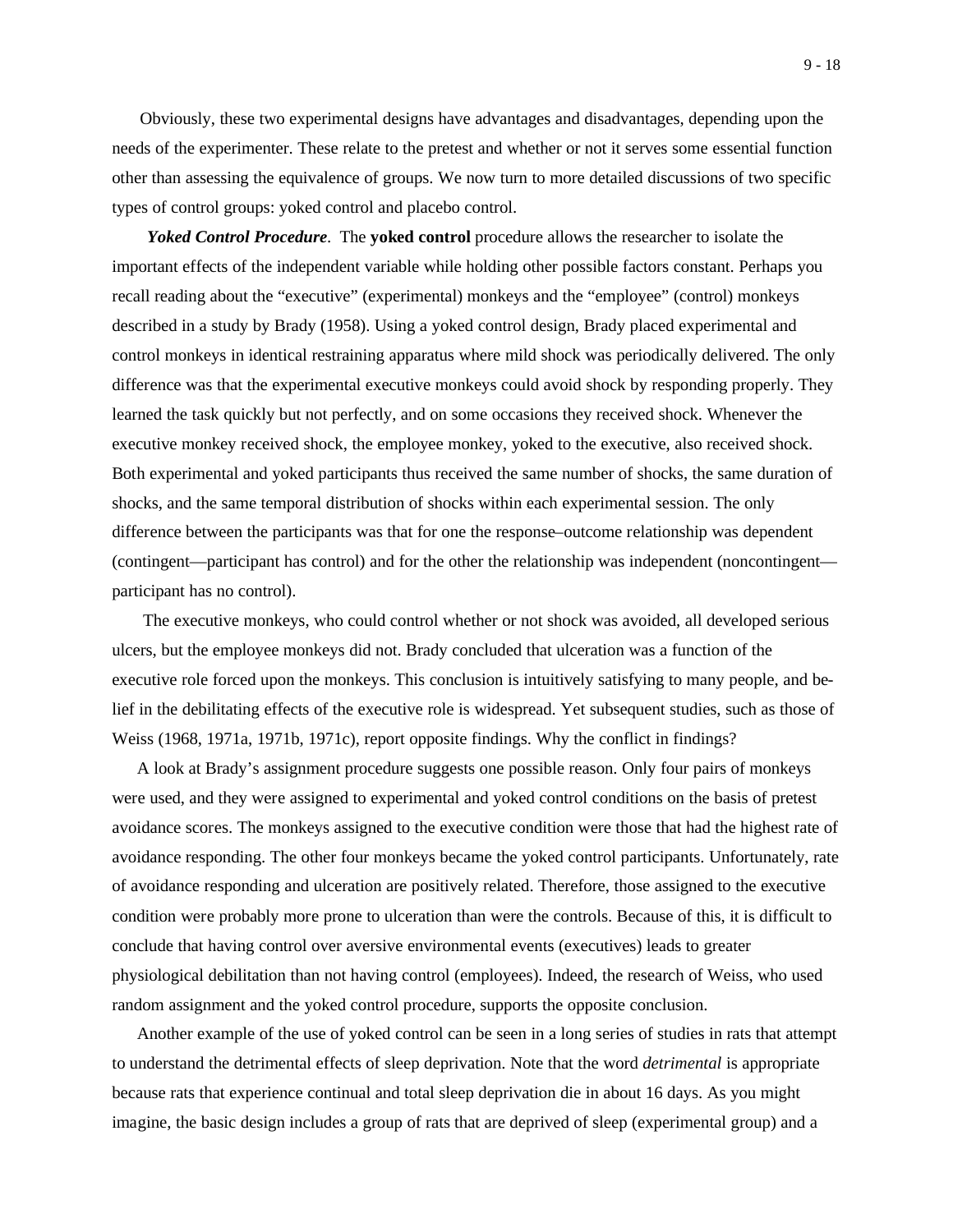group of rats that are not deprived of sleep (control group). A common method to deprive rats of sleep is to force them to move (using some form of treadmill) when the first sign of sleep appears in their recordings of brain activity. Do you see the potential confound? Not only will the experimental rats be deprived of sleep, they will also engage in much more physical activity. Thus, any observed effects could be due to sleep deprivation or could be due to physical activity.

To eliminate this potential confound, Allen Rechtschaffen, a sleep researcher, devised an experimental methodology that incorporated a yoked control. The experimental apparatus consists of a Plexiglas box with a pool of water at the bottom. Elevated above the pool is a circular disc that can rotate and a wall that separates one half of the box from the other. Two rats are placed on the circular disc, one on each side of the wall. Whenever the experimental rat begins to fall asleep, the circular disc begins to rotate. To avoid hitting the wall and falling into the pool of water (which rats do not like), the experimental rat will awaken and begin walking in the opposite direction. Because the control rat is on the same circular disc, the control rat must engage in the same amount of walking behavior. However, the control rat can sleep anytime that the experimental rat is awake. Thus, the experimental rat is deprived of sleep while the control rat is not (at least to a great extent), and the amount of physical activity is controlled. Even with this elegant design, there are several other potential confounds that the researchers needed to control. Can you identify some of them?

*Placebo Control Procedures*. The word *placebo* comes from the Latin verb meaning "to please." The evolution of the term from both a research and therapeutic perspective is interesting. Medical historians have noted that almost any kind of treatment used in the early days of medicine seemed to have therapeutic properties. Even though these therapeutic treatments had no obvious direct relationship to the problem being treated, they did, in fact, alleviate distress. Remedies such as lizard blood, bat blood, crocodile dung, frog sperm, putrid meat, hoof of ass, and others were used (Shapiro & Morris, 1978). Often, complex rituals were used, and the ingredients that were given caused bodily discomfort. These rituals and the administration of the "therapy" had the effect of arousing faith and also the expectation that the "therapy" would be effective. Rituals of a different kind are still used by physicians, therapists, and researchers.

Today, physicians and therapists are well aware of the placebo effect and often use it to their advantage. The phenomenon is well documented in medicine and psychotherapy. Interest in understanding more about the placebo is very high, and prominent medical and physiological investigators are giving serious attention to studying it. There is now considerable evidence indicating that the placebo can act like medication and can result in marked physiological changes. Placebos have been shown to actually alter the body chemistry and to mobilize the body's defenses. There is also evidence showing that administering a placebo has an effect on the neurochemistry of the brain. In studies dealing with the experience of pain, placebos have been shown to significantly reduce pain. These studies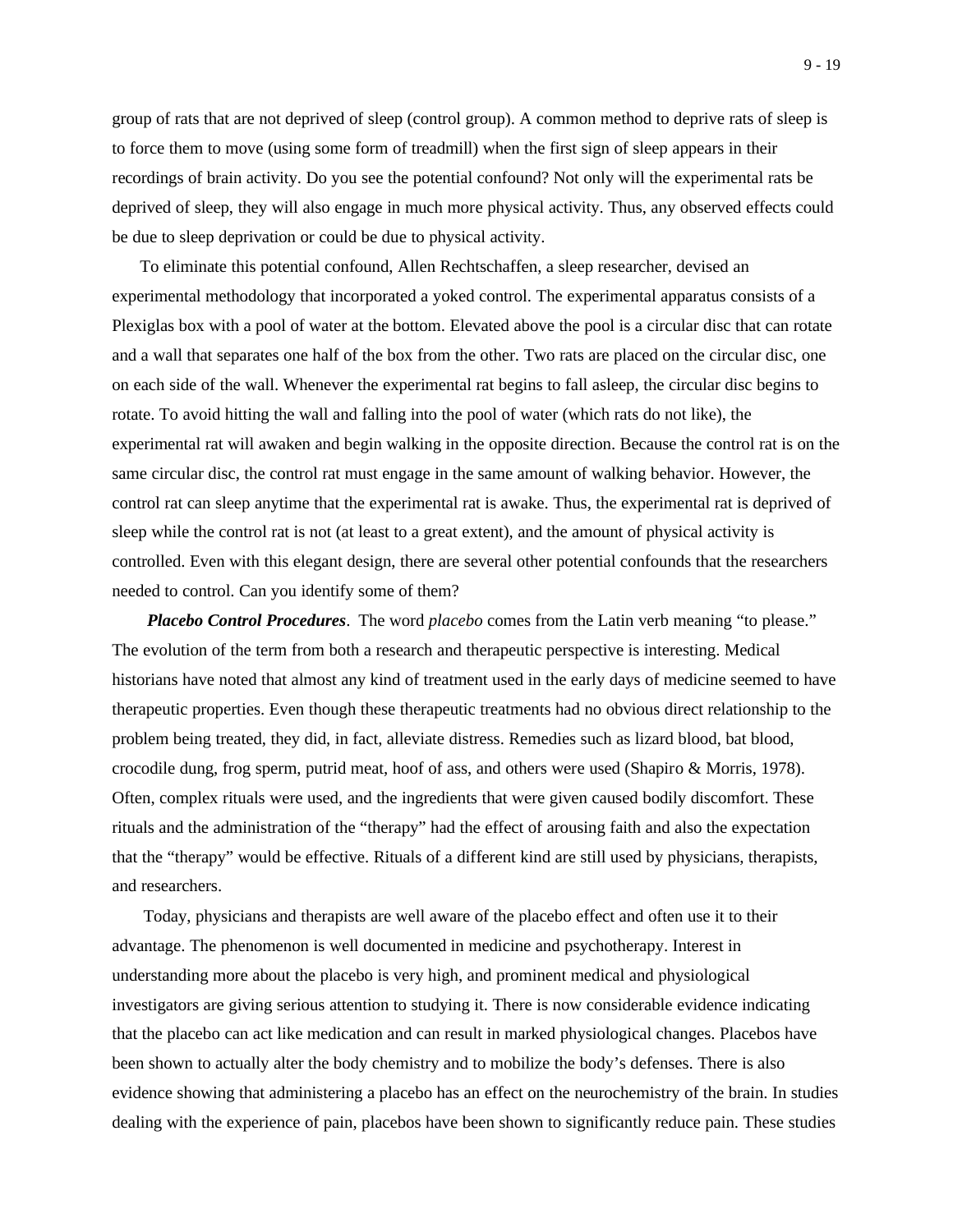have shown that placebos trigger the brain to release internal opiates (endorphins), which are known to have a marked effect on the experience of pain. Why and how placebos do this is still a mystery.

The placebo effect is similar to demand characteristics*,* in that cues or treatment in the situation give rise to expectations on the part of the participant. However, demand characteristics are more idiosyncratic and vary among individual participants, whereas the placebo effect tends to be specifically and directly tied to the treatment condition. The placebo effect in research settings is generally seen in outcome studies where different drug treatments or therapies are being compared. Outcome studies of treatments are different from experimental studies where other kinds of interests are evaluated. In outcome studies comparing different therapies or different drugs, a **placebo control** group is necessary simply to assess the therapeutic effects of believing that one has received a curative treatment.

We can illustrate the need for this type of control. For example, if we were interested in evaluating the effectiveness of a therapeutic drug, we would have to untangle the actual effects of the drug from the expectation that the drug has a therapeutic effect. Simply believing that a drug or a therapeutic treatment has an effect can lead to a consistent and marked change in behavior. In our experiment, we would have two groups. One group would be responding to the drug *and* to whatever placebo effect it might have; the other group would respond to the placebo effect alone. In the latter case, the placebo would be an inert substance or sugar pill that appeared exactly like the drug itself. If differences in behavior followed, then we would attribute these differences to the effects of the drug because we have controlled for the placebo effect by allowing it to occur in both groups. The placebo is used to ensure that participants in both groups have the same expectations and beliefs. As noted, for the placebo to be effective, it must be indistinguishable in appearance from the actual drug. In some cases, it may be necessary to provide side effects similar to those experienced with the actual drug. When using a placebo control procedure, the expectations of participants are distributed equally among the groups used in the experiments.

The placebo control group method for evaluating the effects of the independent variable is a powerful technique, but under some circumstances, its use presents real problems. Both ethical and practical problems can arise when evaluating the effectiveness of clinical-therapeutic procedures, such as psychological or medical treatment. Several recent articles have addressed the use of placebo controls in the development of new drugs to treat Alzheimer's disease (Kawas, Clark, & Farlow, 1999) and schizophrenia (Fleishhacker & Marksteiner, 2000). When evaluating a therapeutic technique, the placebo control method requires that a sample of individuals suffering from an illness or disorder be divided into at least two groups—one that receives the treatment therapy and one that receives the placebo condition. For example, in the case of a drug therapy, the evaluation requires that the drug be given to the treatment group and be withheld from the placebo group—even though the drug might in fact help them. What do you do under these circumstances when, partway through the study, the drug appears to be effective for the treatment group? This becomes an ethical issue. How do you maintain patients for the placebo control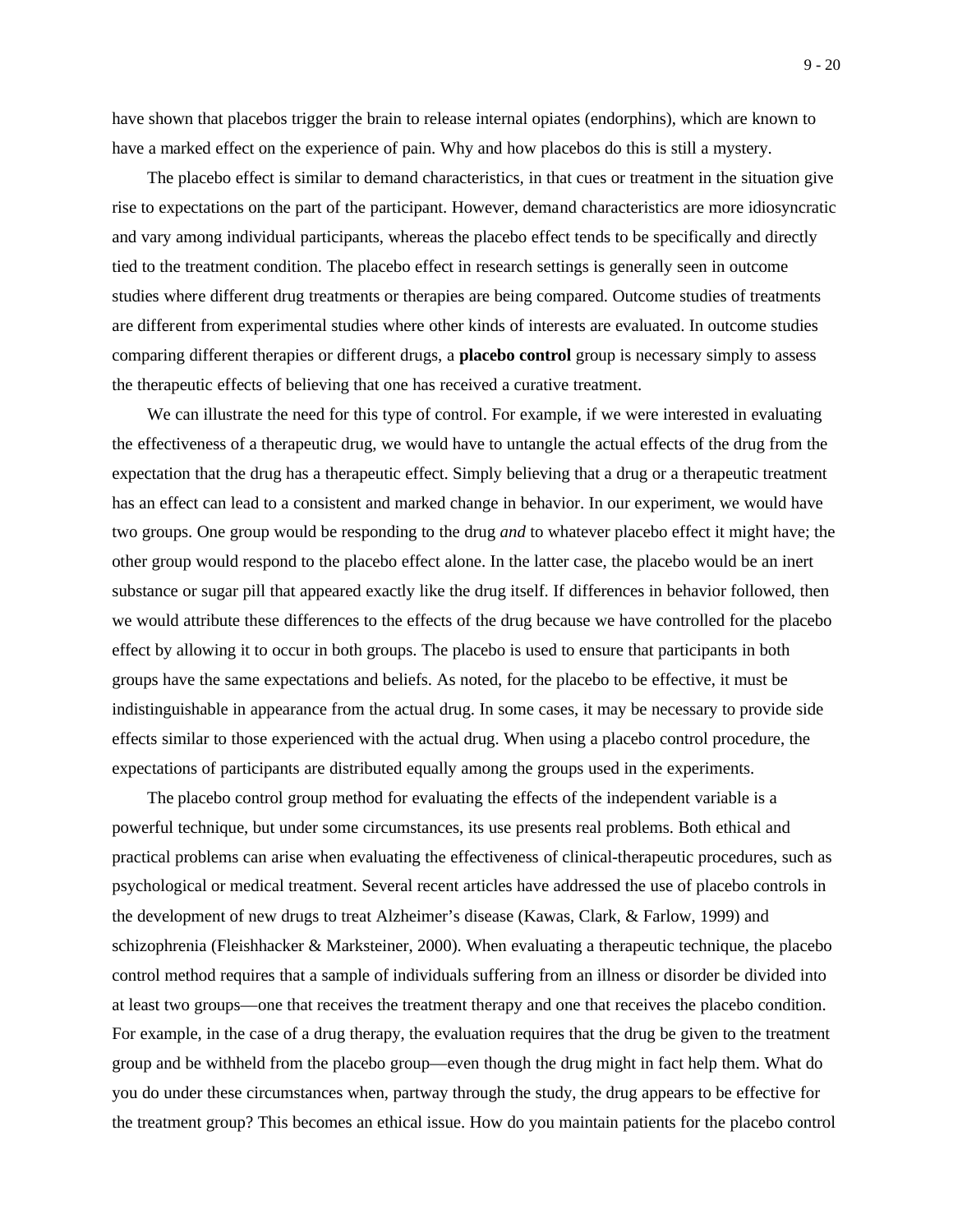condition after information becomes available suggesting that a treatment is effective? This poses a practical problem.

Some alternatives to the placebo control method are available, in addition to the crossover design. One is to use an **active control** procedure. With this procedure, half the patients receive an established treatment whose degree of effectiveness is known; the other half receives the new treatment. Another method is the **historical control** procedure. In this case, the new therapy is compared with clinical records of past patients who were untreated or who received another therapy. In still other instances, if a drug or treatment clearly reduces pain, or lowers blood pressure, or prevents suicide, or *dramatically* reduces any important physical or behavioral problem *consistently,* then a placebo control study may not be necessary. There are also instances in which all participants in a research study receive the treatment but in varying doses. Sometimes, therapies have been adopted on the basis of the therapists' observations rather than controlled studies. Although controlled studies are far better for evaluating a therapy, it is sometimes difficult to argue with the observation that "people used to die without a drug or treatment but now live with it."

## **Case Analysis**

Researchers continue to investigate the process by which children learn to read. Debate continues over the most effective method to teach reading. The whole-word method, used in a majority of schools, emphasizes the reading of literature and understanding words by understanding the context. The phonics method emphasizes the decoding of words by focusing on the sounds of the alphabet. A researcher decides to compare two classes that will use the two different methods.

The researcher knows that School A uses the whole-word method and that School B uses the phonics method. The researcher randomly samples one first-grade class from School A and one first-grade class from School B. At the end of the school year, the researcher receives consent to administer a standardized reading test to the children in both classes. Scores show that children in the phonics class scored significantly higher on the reading test than children in the whole-word class. The researcher concludes that the phonics method is more effective than the whole-word method.

#### *Critical Thinking Questions*

- 1. Do you believe that this conclusion is warranted?
- 2. Does this represent a true experimental design? Why or why not?
- 3. Which extraneous variables were effectively controlled by the methodology used?
- 4. Which extraneous variables were not effectively controlled by the methodology used?
- 5. Which control techniques would be effective in reducing the extraneous variables?
- 6. Which experimental design would be more effective, and how would it be conducted?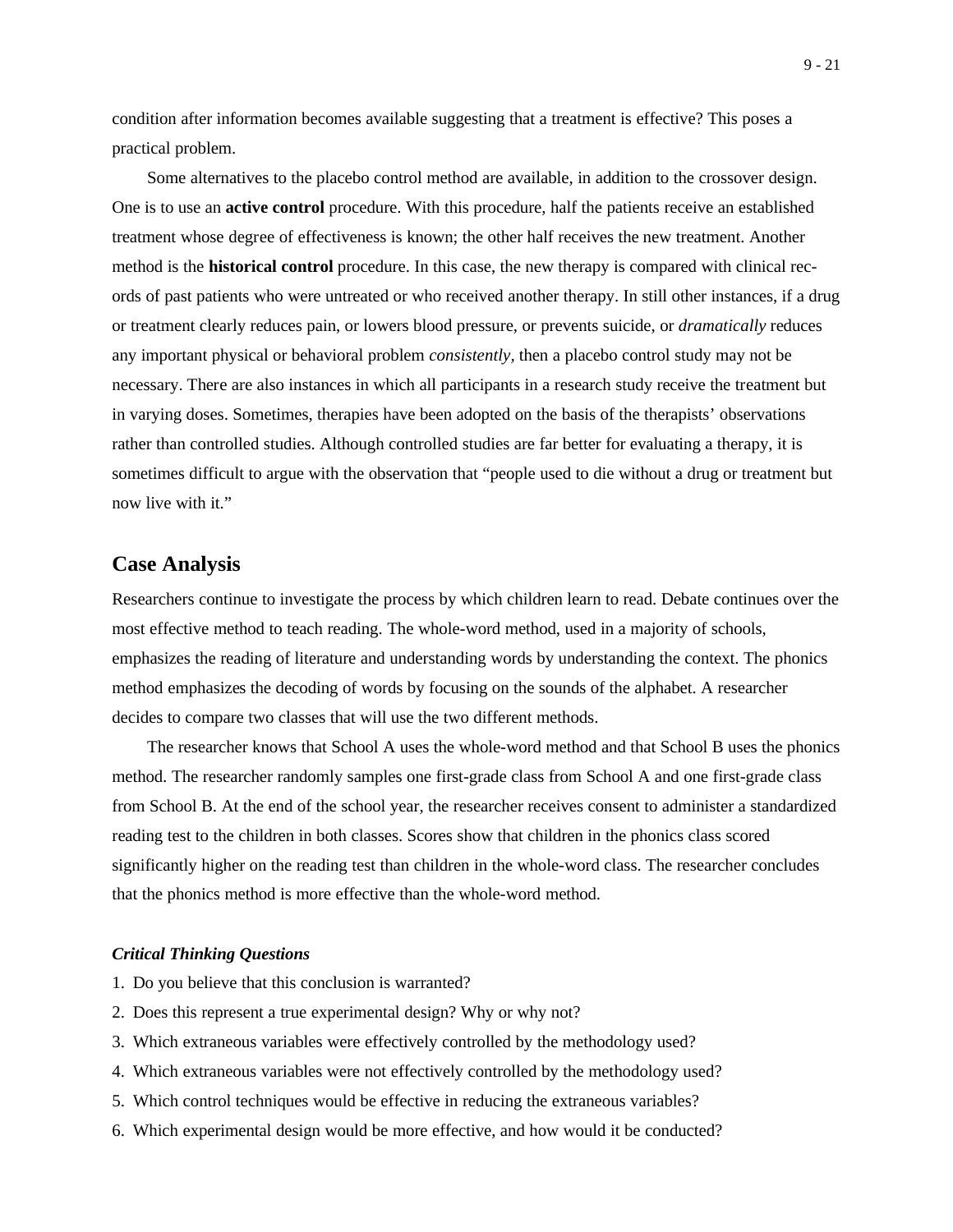## **General Summary**

A true experiment is characterized by a high degree of experimental control, the hallmark of which is random assignment. The research techniques described in this chapter provide the tools with which a researcher can confidently answer questions in the field of behavioral research. The challenge is to understand the tools that are available and to know when to use them. The good researcher knows that extraneous variables can creep in at every step of the research process. Researchers can control extraneous variables through the experimental setting, consent, instructions, sampling techniques, assignment techniques, observation techniques, measurement techniques, interactions with participants, and the use of research designs with control groups.

The experimental setting should be selected so that the researcher can control the stimuli and events that the participant will experience, without sacrificing external validity. Informed consent and experiment instructions should be carefully worded to avoid demand characteristics, evaluation apprehension, diffusion of treatment, and other unwanted effects. In addition to random sampling of participants, random assignment to groups can be a very effective deterrent to extraneous variables. In other situations, random error due to individual differences or systematic error due to a confound can be controlled by pairing the scores in the groups via natural pairs, matched pairs, or repeated measures designs. Precise observation and measurement techniques are critical, along with a professional demeanor on the part of the experimenter. Finally, use of a control condition that does not receive the treatment provides a critical comparison condition against which to judge the effect of the treatment in the experimental condition. A control condition is particularly important when placebo effects are a concern.

Before we turn to specific experimental designs, the next chapter will review some basic statistical issues.

# **Detailed Summary**

- 1. A variety of research design techniques are available to control extraneous variables. Random assignment and the extensive use of other control techniques are hallmarks of the true experiment.
- 2. The true experiment has advantages and disadvantages. Advantages relate to the extensive use of control to reduce the influence of extraneous variables and thus alternative interpretations of the data. Disadvantages, in some cases, relate to the ability to generalize findings to the "real" world. In addition, some research questions cannot be addressed with a true experiment, either because the independent variable cannot be manipulated or because it would be unethical to do so.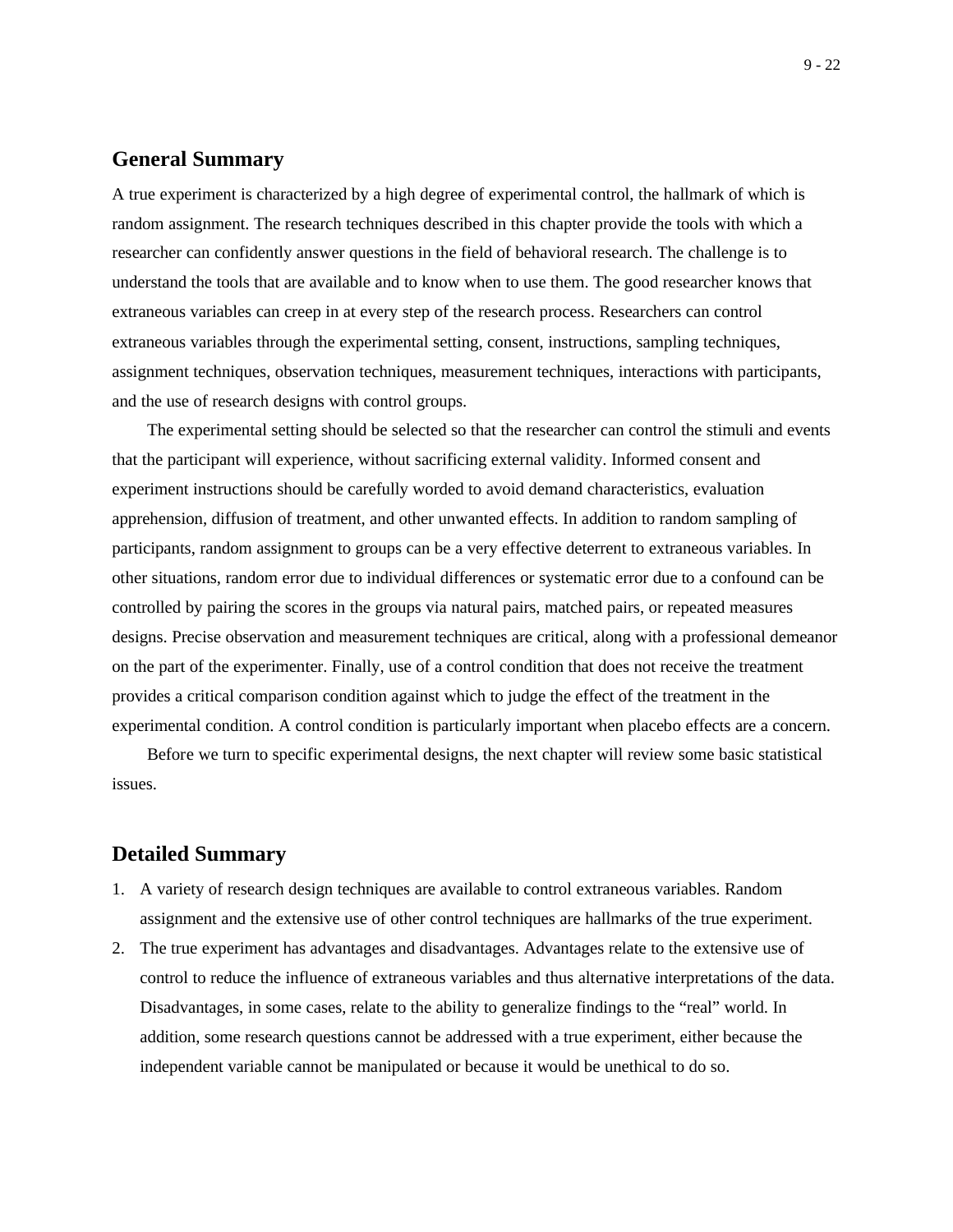- 3. Control techniques include control through sampling, assignment to conditions, setting, consent, instructions, observation, measurement, experimenter interactions, use of control groups, and research design.
- 4. Control through sampling refers to the use of random sampling to increase both internal validity (reduce systematic and random error) and external validity. Sampling refers to the way in which participants are selected for the study. With random sampling, each element in the population has an equal chance of being in the study. When random samples are not practically possible (you then have a sample in search of a population), the researcher should nevertheless strive for the characteristics of random sampling.
- 5. Control through assignment to conditions refers to the ways in which research participants who have been sampled for the study are assigned to particular groups or conditions. Control can be exercised by the use of random assignment to create an independent samples design or the use of correlated samples designs (natural pairs, matched pairs, repeated measures) in which control is achieved by pairing scores in the different groups/conditions.
- 6. Control through experimental setting refers to the researcher's ability to determine stimuli and events in the research setting. Greater control of the setting reduces sources of systematic and random error.
- 7. Control through consent refers to the use of relaxed but professional language during informed consent. We do not want to create anxiety, and we do not want to reveal details that might lead to unnecessary demand characteristics. In many situations, we can use a single-blind technique in which participants are not aware of the group or condition that they are in.
- 8. Control through instructions refers to the use of identical instructions for all participants (unless the instructions serve as the IV). It often includes a request to not discuss the study with other individuals who might participate in the future.
- 9. Control through observation and measurement refers to observation conducted without participant awareness and/or the use of a double-blind technique, whereby participants do not know what group they are in and observers do not know what group participants are in when observations are made. Clear operational definitions and periodic checks of recording equipment also contribute to control.
- 10. Control through experimenter interactions refers to the professionalism with which the experimenter presents him/herself.
- 11. Control through use of control groups and research design refers to research designs that include a comparison group that receives either a different treatment or no treatment (control group). Examples of such designs are the randomized pre- and posttest control-group design and the randomized posttest-only control-group design.
- 12. Specific types of control groups include the yoked control and placebo control. Yoked control refers to an experimental situation in which two participants experience exactly the same environmental